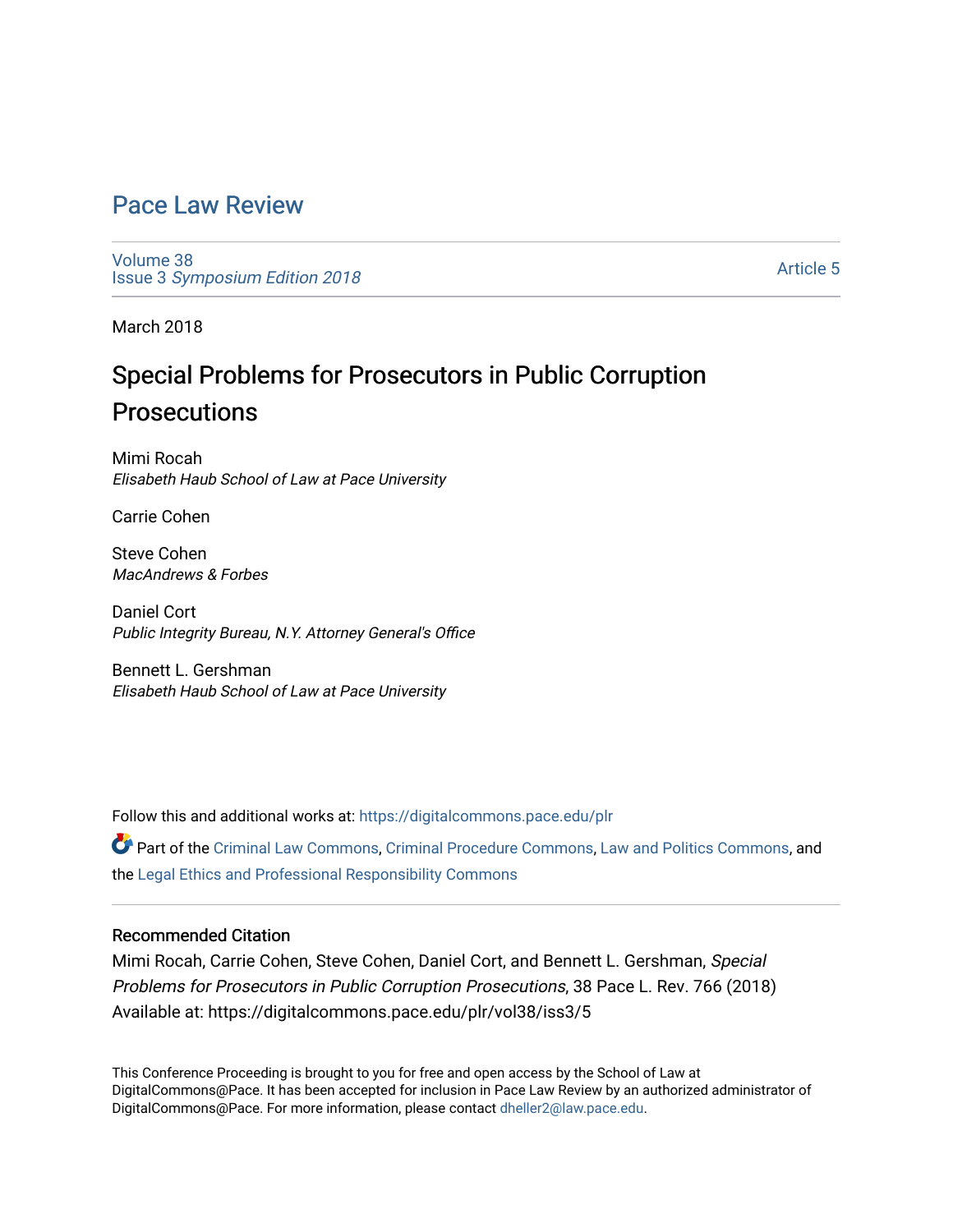1

# **Special Problems for Prosecutors in Public Corruption Prosecutions**

MODERATOR: Mimi Rocah

PANELISTS: Carrie Cohen Steve Cohen Daniel Cort Professor Bennett Gershman

MS. ROCAH: The focus of this panel is not so much on the academic part of *McDonnell*, <sup>1</sup> the case law. Of course, you'll hear the name *McDonnell* and we'll talk about that.

But we're trying to talk a little more broadly about public corruption prosecutions in general. Some of these are unique issues. You heard a little bit about them from the former people who have done them, what special unique problems are involved in them and challenges the prosecutors face and what effect, if any.

One of the topics that Richard touched on in his very eloquent talk at lunch is, what are the affects that these prosecutions are having, if any, and what else can we do to try to remedy what I think everyone in this room and elsewhere would agree is pretty extreme corruption in government.

So, we're fortunate to have first Carrie Cohen, who I have had the pleasure of working with in the United States Attorney's Office Southern District for many years. Carrie has a very diverse background. She was a Federal prosecutor and prosecuted one of the more high-profiled cases that we've talked here, the Shelly Silver case.<sup>2</sup> She also before that worked at the New York Attorney's General office. She's also been in private practice which she is back now, and she's held many leadership positions in bar associations and she's just an all-round, knowledgeable, wonderful person to have here.

766

<sup>1.</sup> McDonnell v. United States, 136 S. Ct. 2355 (2016).

<sup>2.</sup> United States v. Silver, 864 F.3d 102 (2d Cir. 2017).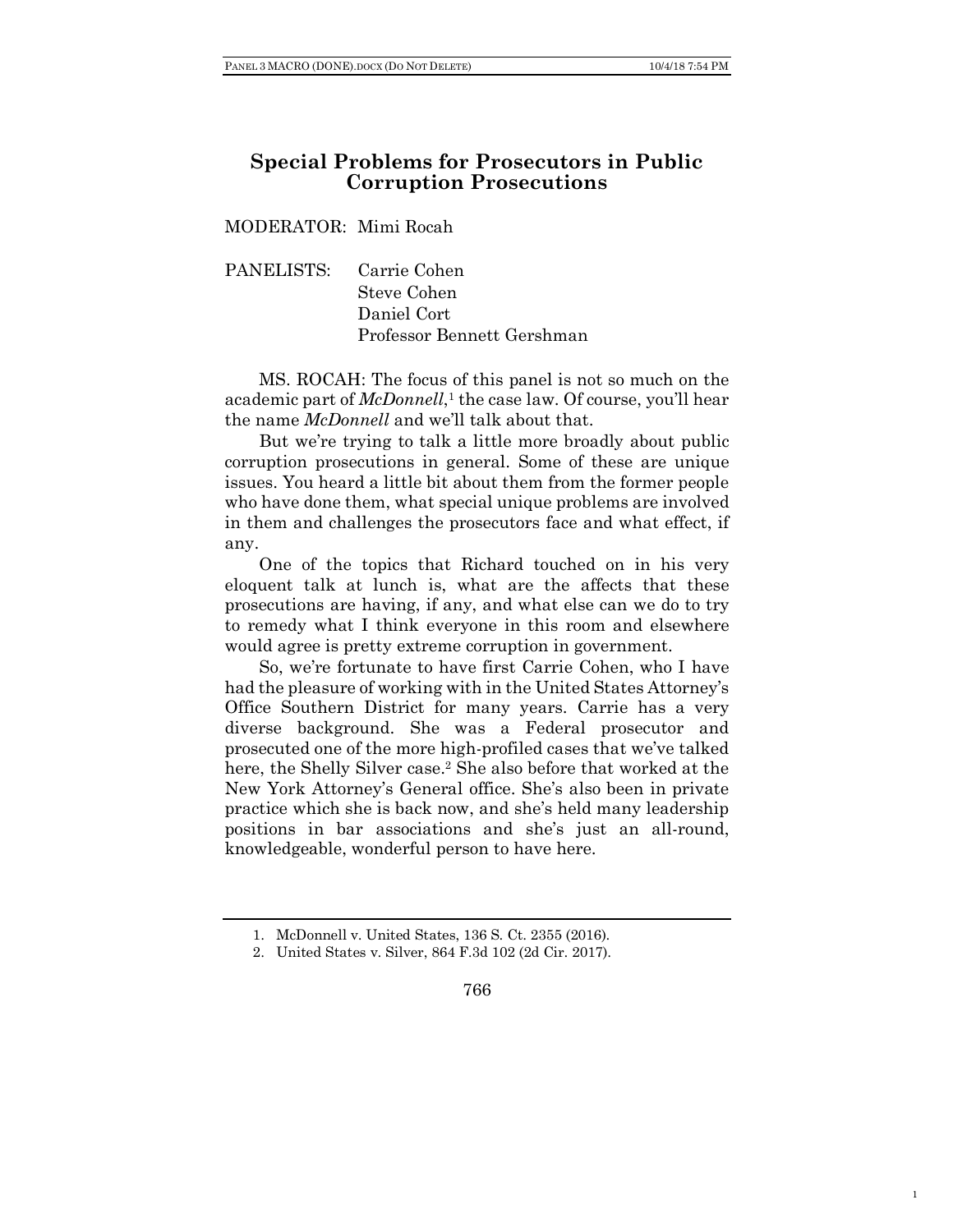Next, we have Steve Cohen, who I don't even know how to describe. He has so many different aspects of his background that are interesting and an all-around extremely interesting individual to hear talk. He's currently the executive Vice President and Chief Administrative Officer and General Counsel at MacAndrews & Forbes. He previously was also a prosecutor in the U.S. Attorney's Office Southern District of New York, before my time, not to date you, and even more relevant, he served as secretary to Governor Cuomo. He was counselor and Chief of Staff to Cuomo before he was Governor, when he was the Attorney General of New York.

Next, we have Dan Cort who has been the Chief of the Public Integrity Bureau at the New York Attorney General's office since 2014, where he supervises lawyers who obviously work on public corruption cases. Prior to that he worked at the New York County District Attorney's office for nineteen years where he was most recently Chief of the Public Integrity Unit there, as well.

Last and definitely not least, we have Professor Ben Gershman. He is a Professor here at Pace Law School and he was previously in the Manhattan District Attorney's office for six years. He currently writes and speaks about many different issues including prosecutorial and judicial ethics and misconduct. He is very knowledgeable in that area.

So, we will get started with our panel I think by having each of our panelists give a short little summary of what their viewpoints are on this topic.

MS. COHEN: Since I am sitting first in line here, I will jump in. It's sort of a rare panel when you see Federal and State people, both Federal and State prosecutors sitting together, hopefully remaining on friendly terms at the end of this panel.

I just want to kick off and I know we've been talking a lot this morning about what is public corruption as a criminal matter and I think what I would like to share is what makes public corruption – an act that is corrupt by a public official – what makes it criminal. What are the prosecutors looking at that put it over that line, that make conduct that we don't like in our public officials, or conduct that we may think is unethical,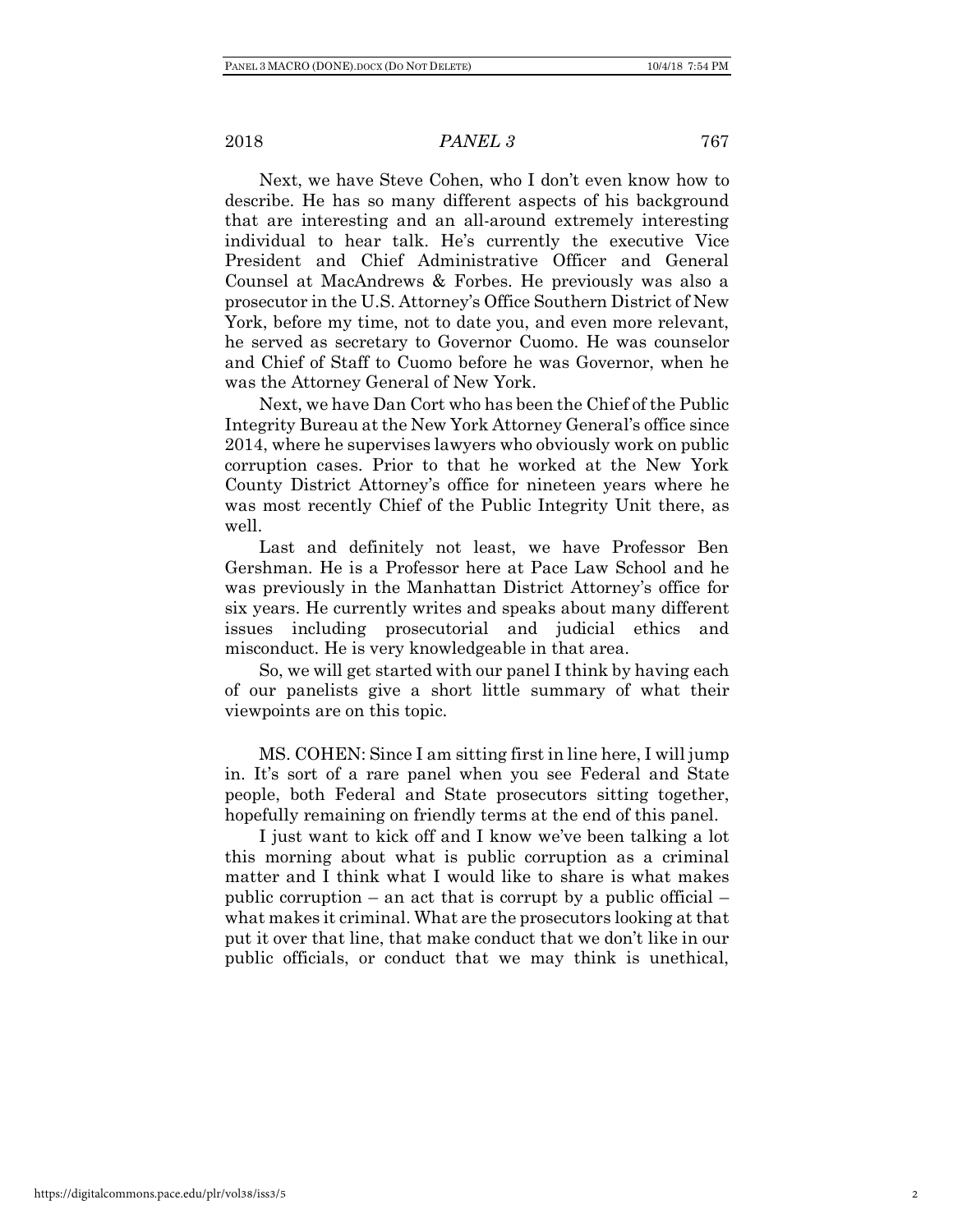conduct that may violate different ethical laws, what makes the conduct criminal and having sat in that prosecutor's seat for many years trying to figure that out, I will share with you some of it, which is not a big surprise because it's not that much different than it is in any criminal case.

What makes something criminal besides someone committing a crime can be the same as lies, deception, omission. If you look at some of the cases, if you look at, I know people talked about the *Silver* case that I tried, what made that criminal. A lot of it was his lies to the public about how he earned his outside income, his lies on the state discloser form and his lies were actually in omission, failing to disclose that he was receiving money from a real estate law firm.

Those are things that are indicia of when someone is not just committing an ethical violation or doing something that as the public, we may not want our public officials to do but someone that is actually committing a crime. You look at lying to others, keeping things secret and I think that's public corruption prosecution, keeping things secret.

So, for example, in the *McDonnell* case no one knew about the case. Of course, in that case there was no violation because Virginia had no gift law. Keeping that secret in *Menendez*.3 He didn't disclose the alleged gifts of golf and Rolex watches. I'm sure we're all wondering if every public corruption case has three rounds of golf and a watch involved. But it's the failure to disclose the things. It's the lying about it. It's lying about your relationships with people.

Talking about sort of a friendship defense that we see in a lot of public corruption cases where people say I wasn't doing this for a corrupt purpose. I was taking gifts, I was taking money or taking quote unquote loans because we're friends. And friends do that for each other. But what is the nature of the friendship? Who knows about the friendship?

For example, in the Sheldon Silver case, he also had a friendship defense, what was that he was friends with the doctor who was sending him the referrals. Unfortunately, there was no evidence at trial that they were actually friends and individuals

<sup>3.</sup> United States v. Menendez, 291 F. Supp. 3d 606 (2018).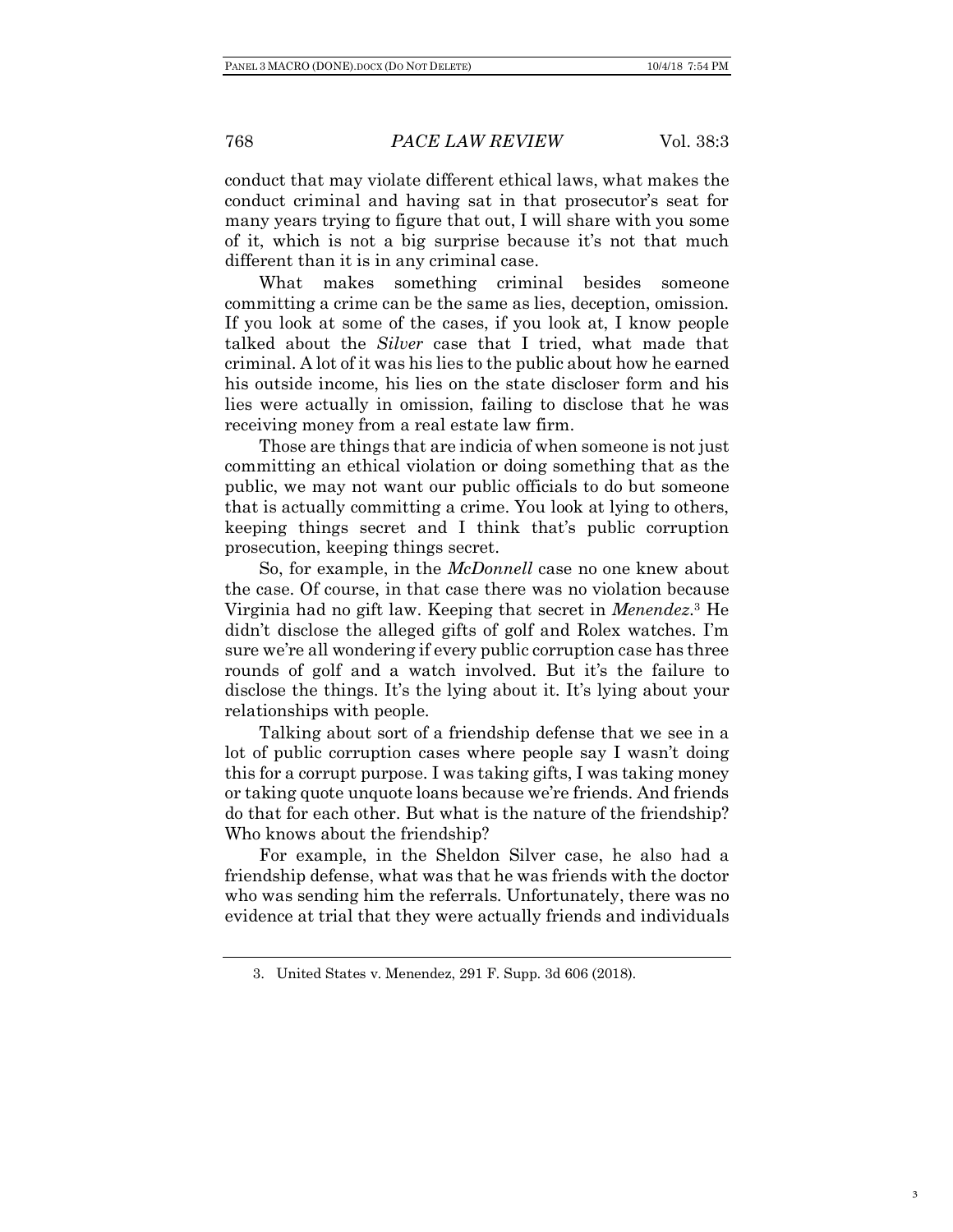who were called who were friends with Sheldon Silver did not know about these friends of his. It's the lies and omissions, the traditional things that prosecutors look for. It's the same for the public corruption loan. With that insight, I will pass it down to my esteemed colleague.

MR. COHEN: I just want to pick up on what Carrie said and it is an unusual panel because of the depth and experience that also happens to be very practical. I really do want to spend a couple of minutes discussing what has struck me as one of the most interesting curiosities of the way this area of law plays out in the real world.

It really was obvious to me when I was spending time in Albany working for the governor prior to that when he was the Attorney General.

First, one of the most fascinating things about this is why is it so complicated. If – stop and think about it – I am public official and somebody gives me a gift. And now the question is: What was my intent in taking that gift? Was there a quid pro quo? What was the expectation? And it becomes a search for a kind of intent that you wouldn't have if you simply had a law that said if you are a public official, you cannot take gifts.

And so, one of the really interesting things is if you step back and if you started to ask yourself, what is it that led to all of this complexity in an area that you would think there is a premium on simplicity. If you think about that, let me point out to you the following. And before I got here, I jotted down a bunch of cases.

Here is the preparation. I wrote down the cases I could think of since I was in state service which began about 2007. Prosecutions of elected officials; Shelly Silver, care of my sister to my right.

Dean Skelos;<sup>4</sup> Joe Percoco,<sup>5</sup> currently going on, my former colleague; John Sampson,<sup>6</sup> New York State Senator; Shirley

<sup>4.</sup> United States v. Skelos, 707 F. App'x. 733 (2d Cir. 2017).

<sup>5.</sup> United States v. Percoco, No. 16-CR-776, 2018 U.S. Dist. LEXIS 79666 (S.D.N.Y. May 10, 2018).

<sup>6.</sup> United States v. Sampson, No. 13-CR-269, 2016 LEXIS 23678 (E.D.N.Y. Feb. 26, 2016).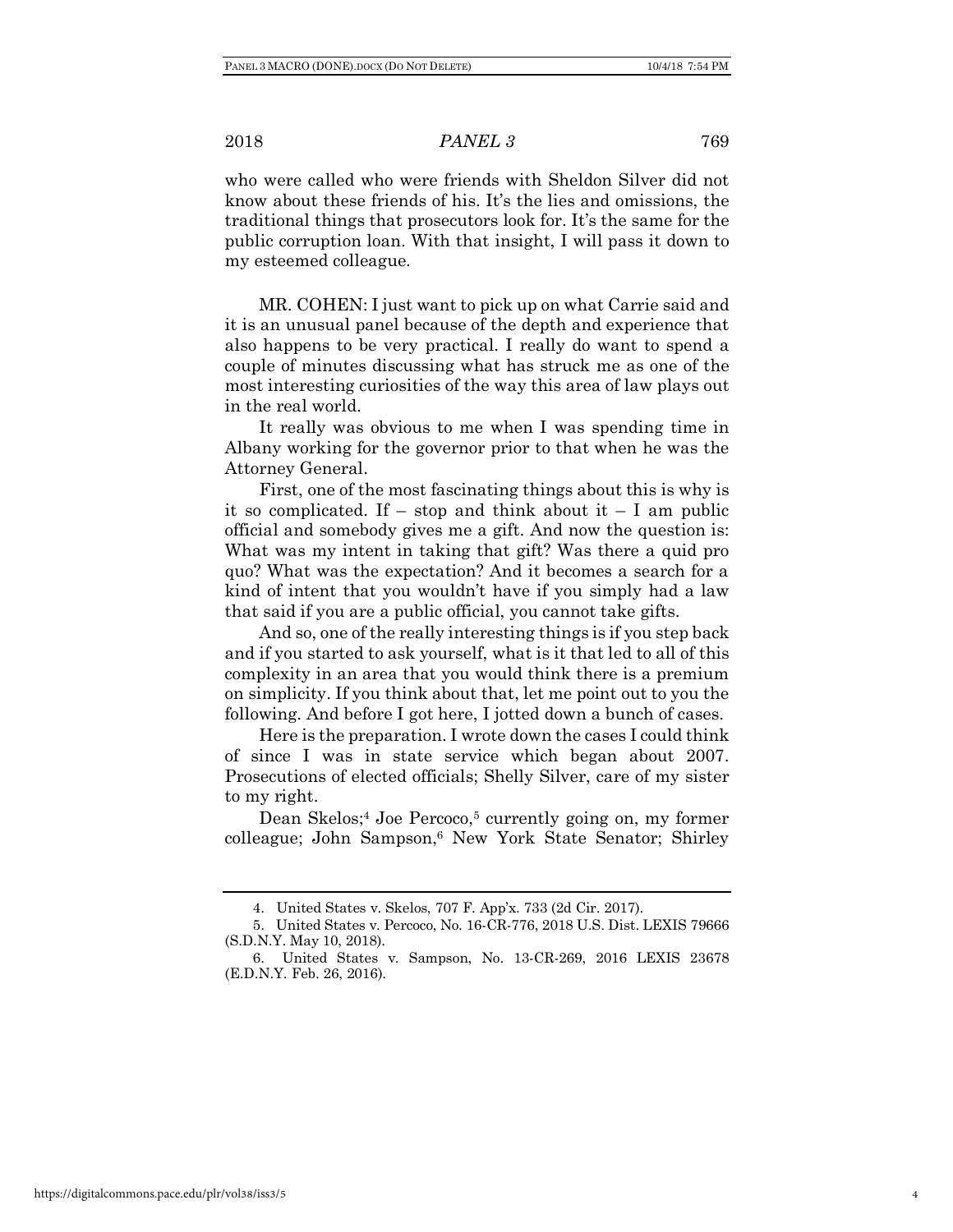Huntley,<sup>7</sup> New York State Senator; Carl Kruger,<sup>8</sup> a New York State Senator; Joe Bruno,<sup>9</sup> the Majority Leader of the New York State Senate; Malcolm Smith, $10$  for a brief period of time, Majority Leader of the New York State Senate; Hiram Monserrate, $^{11}$  in and out of positions of power.

Every one of those cases I've just named, here's what's odd about it: They are all Federal prosecutions. They are all Federal prosecutions with one exception. And it's an interesting exception because it proves the rule except for Joe Bruno.

Joe Bruno was indicted at a time when half the U.S. Attorneys were in the Southern District of New York. He was somebody who did not aspire into the position and somebody did not have political aspirations.

You then rack your brains and say let's come up with some other examples. Pedro Espada,12 a case I was involved with, was civilly charged by the Attorney General's office with the expectation that it would then be taken to Federal, and it was, in the Eastern District of New York.

The Steve Pigeon<sup>13</sup> case which similarly had a State and Federal component – but again, who prosecuted cases? The New York State AG's office.

12. United States v. Espada, 607 Fed. Appx. 89 (2d Cir. 2015).

13. Press Release, New York State Office of the Attorney General, A.G. Schneiderman Announces Indictment Of Political Consultant Steven Pigeon And Guilty Plea Of State Supreme Court Justice John A. Michalek (June 30, 2016) (https://ag.ny.gov/press-release/ag-schneiderman-announces-indictment -political-consultant-steven-pigeon-and-guilty); Press Release, New York State Office of the Attorney General, A.G. Schneiderman Announces Felony Charges Against Steve Pigeon, Kristy Mazurek, And David Pfaff (Apr. 19, 2017) (https://ag.ny.gov/press-release/ag-schneiderman-announces-felony-chargesagainst-steve-pigeon-kristy-mazurek-and-david); Press Release, New York State Office of the Attorney General, A.G. Schneiderman Announces Grand Jury Indictment Of Steve Pigeon, Kristy Mazurek, And David Pfaff (Dec. 1, 2017) (https://ag.ny.gov/press-release/ag-schneiderman-announces-grand-jury -indictment-steve-pigeon-kristy-mazurek-and-david).

<sup>7.</sup> United States v. Huntley, 961 F. Supp. 2d 409 (E.D.N.Y. 2013).

<sup>8.</sup> United States v. Kruger, No. S1-11-CR-300, 2011 U.S. Dist. LEXIS 115832 (S.D.N.Y. Oct. 3, 2011).

<sup>9.</sup> United States v. Bruno, No. 1:09-CR-29, 2010 U.S. Dist. LEXIS 24518 (N.D.N.Y. Feb. 24, 2010).

<sup>10.</sup> United States v. Smith, 985 F. Supp. 2d 547 (S.D.N.Y. 2014).

<sup>11.</sup> Monserrate v. United States, No. 13-CV-8767, 2014 U.S. Dist. LEXIS 173326 (S.D.N.Y. Dec. 10, 2014).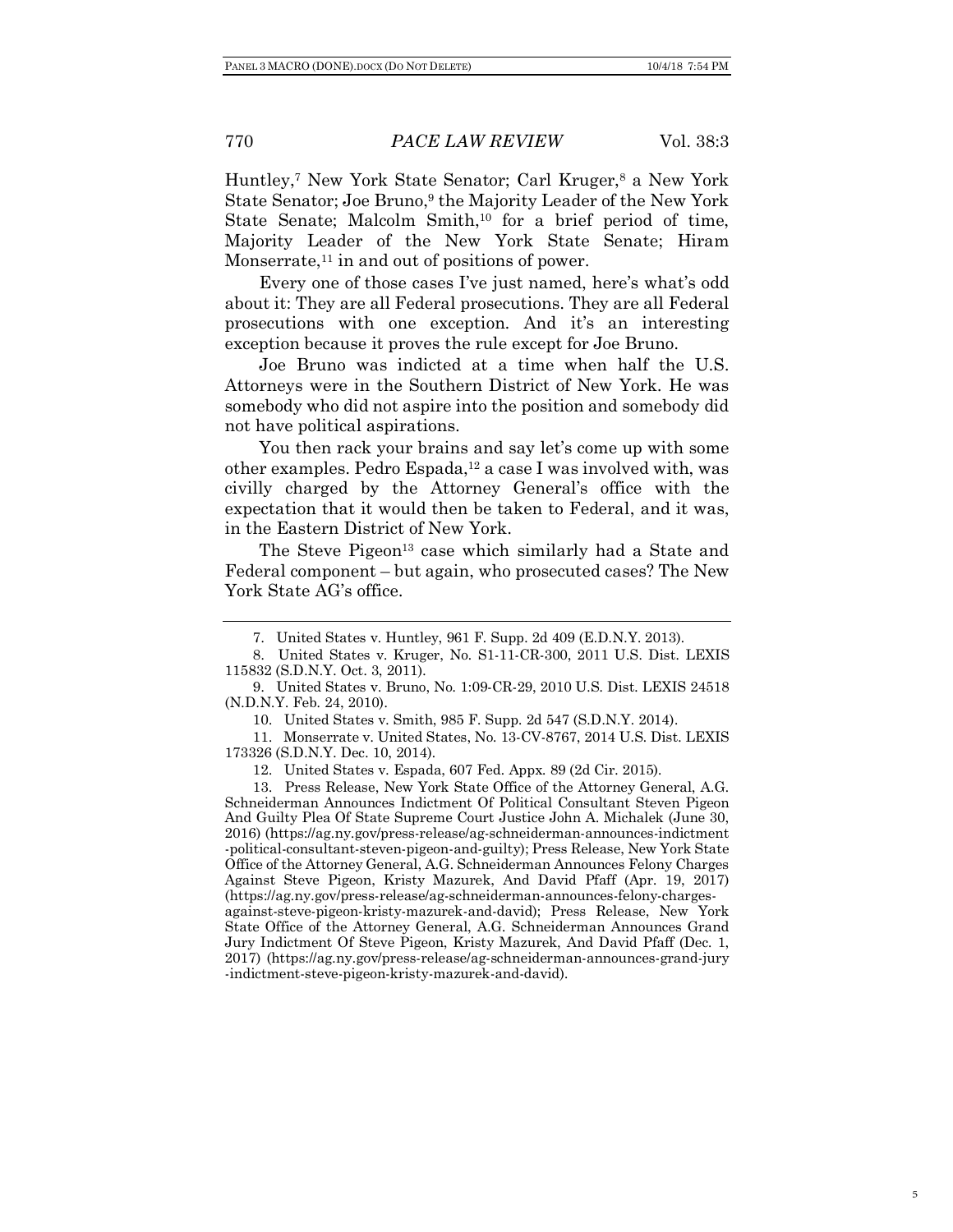Hank Morris<sup>14</sup> and Alan Hevesi.<sup>15</sup> Hevesi, was also in the care of Carrie, and Hank Morris was when I was in the AG's office.

What was odd about *Morris* was the people said it was a political corruption case and, in fact, it was a security fraud case because we couldn't prosecute it as political corruption.

So, you start to ask yourself, how can that be. You would think that the primary prosecutions in this area would be from the state and not the Federal. Certainly, there are far more state prosecutors, sixty-two in the DA's office, plus four in the U.S. Attorney's General office. Far more Assistant District Attorneys than Assistant U.S. Attorneys. It gets complicated when you start looking at the Attorney General's office, as well, but then you have an overwhelming bigger number on the state side.

So, the question then becomes: why? I'm sure Dan will get into the jurisdiction here because the jurisdiction becomes fascinating.

The Attorney's General office that has a good number of resources, broad experience, broad expanse of the whole state, guess what, extremely limited jurisdiction, jurisdiction that typically relies upon somebody else sending you the case.

The DA's office, which has broader jurisdiction, not only do they have limited recourses when you think about it from a structural and political matter, if you are a DA, and you want to get reelected on the positive side, you tend to do cases like drugs, property offenses, physical offenses on people. If you have time to do public corruption, that's great but who has time. Plus, you're in an inherently political office that is reliant upon the New York State Legislature to approve your budget and so what you end up with in this state is this very curious result. Where

<sup>14.</sup> People v. Morris, 958 N.Y.S.2d 62 (N.Y. Sup. Ct. 2010).

<sup>15.</sup> Press Release, New York State Office of the Attorney General, Cuomo Announces Felony Guilty Plea By Former Comptroller Alan Hevesi In Pay-toplay Pension Fund Kickback Scheme (Oct. 7, 2010) (https://ag.ny.gov/pressrelease/cuomo-announces-felony-guilty-plea-former-comptroller-alan-hevesipay-play-pension); Press Release, New York State Office of the Attorney General, Former Comptroller Alan Hevesi Sentenced To Up To Four Years In Prison For Role In Pay-To-Play Pension Fund Kickback Scheme (Apr. 15, 2011) (https://ag.ny.gov/press-release/former-comptroller-alan-hevesi-sentencedfour-years-prison-role-pay-play-pension-fund).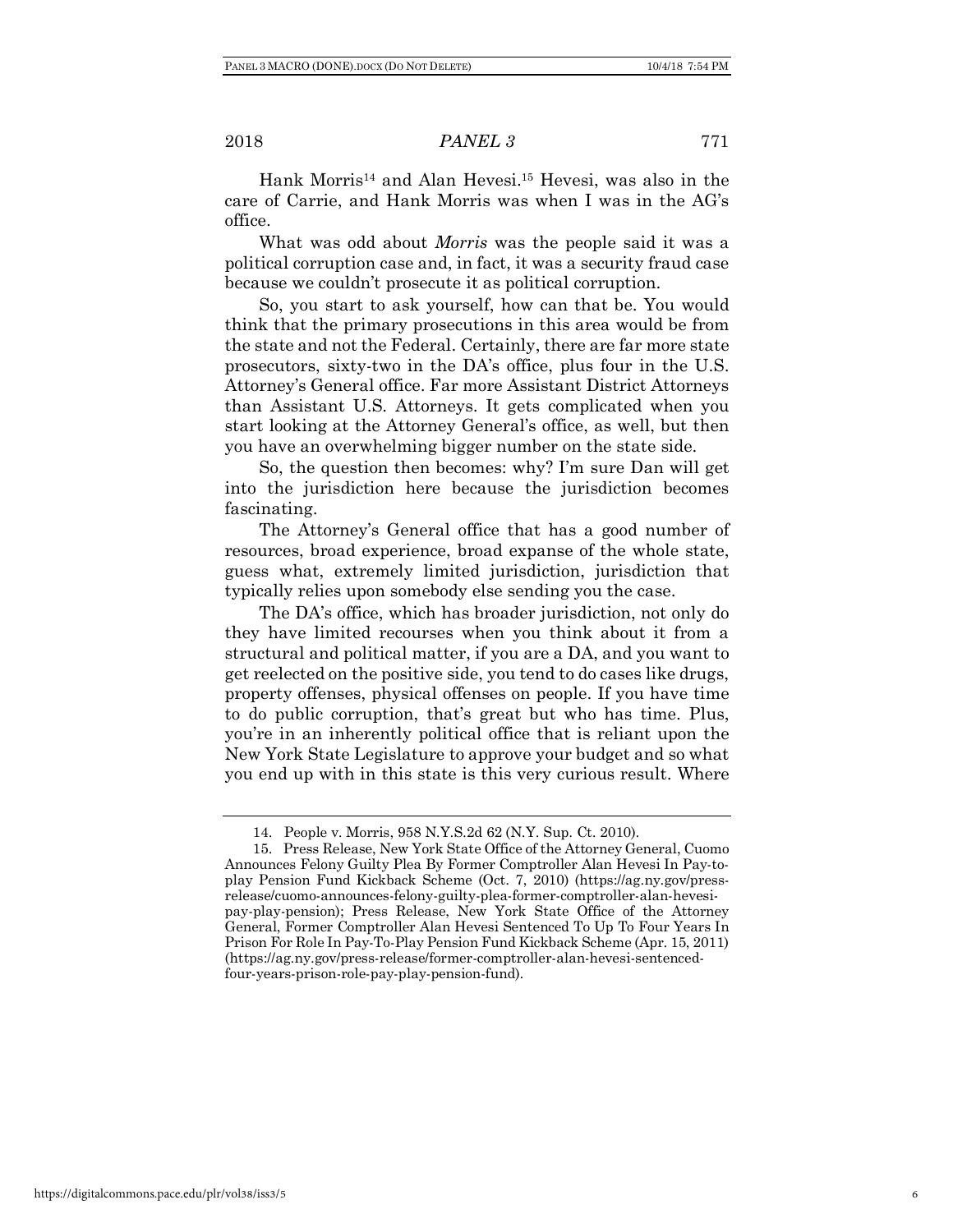in Albany, any criminal prosecution of corruption is inevitably an out-of-town event.

MR. CORT: So, Steve talked about the complexity of prosecuting public corruption cases. One of the challenges facing the Attorney General's Office when prosecuting public integrity cases is its limited criminal jurisdiction.

We, meaning the New York State Attorney General's Office, have very limited original criminal jurisdiction. All of our power to prosecute criminal cases is statutorily derived, as opposed to the constitutionally derived jurisdiction that district attorneys have to prosecute. The AG's Office has statutory authority to prosecute the Donnelly act (the state antitrust act).16 We can prosecute the Martin  $act^{17}$  by statute, that's the securities act. We can prosecute certain crimes under the Labor Law,<sup>18</sup> but generally that's it, unless we get an Executive Law section  $63(3)^{19}$  referral from the governor, the comptroller, or a state agency. We have certain standing Executive Law 63(3)referrals, such as from the Department of Health to prosecute Medicaid fraud. We have standing referrals from the governor to prosecute auto insurance fraud and money laundering, but generally, for us to prosecute, we get a 63(3) referral from the governor, from the Comptroller, from the Secretary of State, the Commissioner, any Commissioner and any head of any agency.

That can be a challenge. When I was in the Manhattan DA's office – and the thing I miss most about it being in the District Attorney's office – is the ability to issue a Grand Jury subpoena pretty much whenever you need to. You have to have a good faith basis, but it's generally very easy to issue a Grand Jury subpoena. At the AG's office, if I want to issue a Grand Jury subpoena, I can't do that without a 63(3) referral.

So, then I have to think, well, how am I going to get a referral, which state agency has jurisdiction over this issue? Frequently the crimes we prosecute involve state money and state money is overseen by the Office of the State Comptroller.

<sup>16.</sup> N.Y. GEN. BUS. LAW § 340 (Consol. 2018).

<sup>17.</sup> N.Y. GEN. BUS. LAW § 352 (Consol. 2018).

<sup>18.</sup> *See generally* N.Y. LABOR LAW § 1 (Consol. 2018).

<sup>19.</sup> N.Y. EXEC. LAW § 63(3) (Consol. 2018).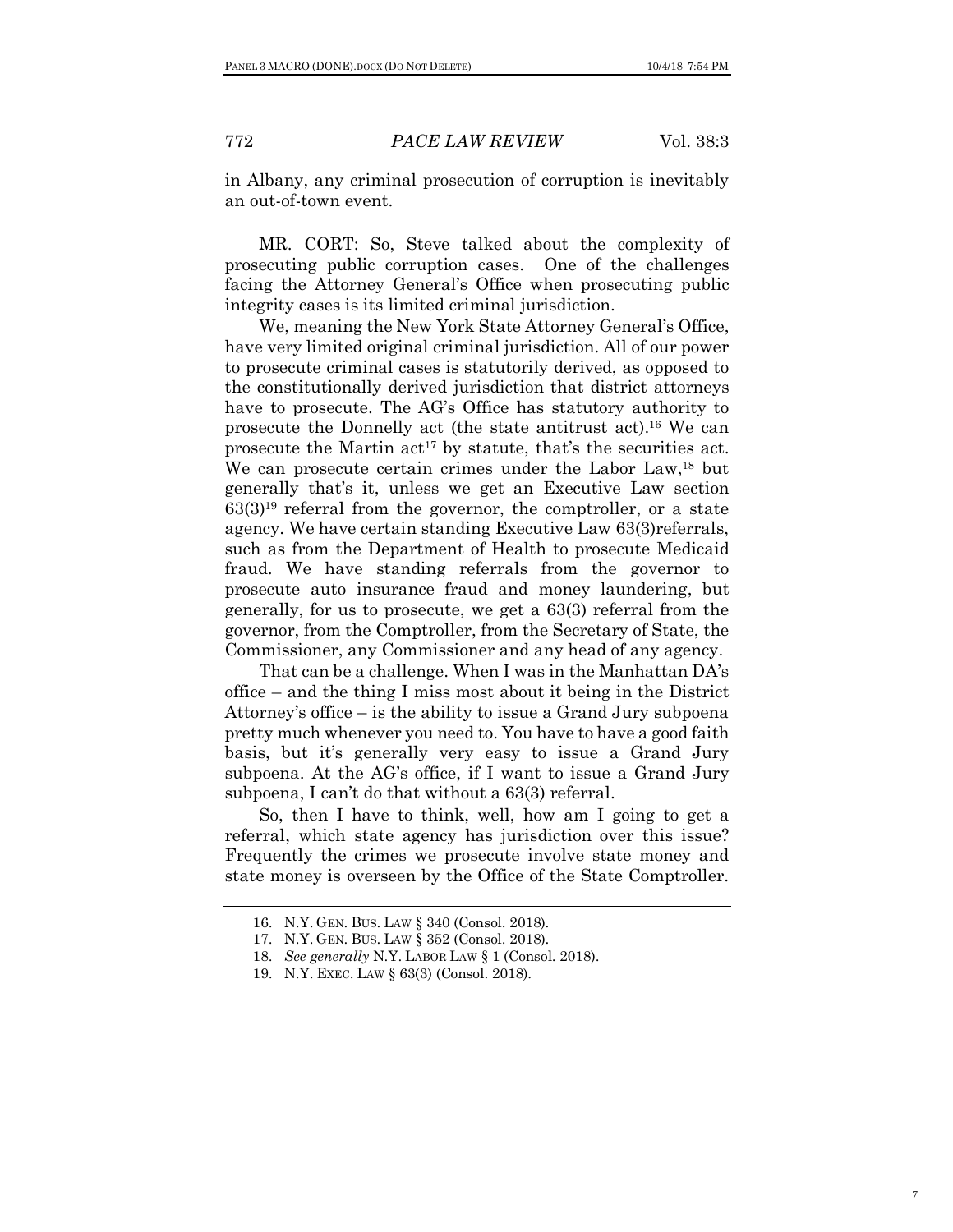So, in those cases involving state money, we can use the Comptroller as a referral source. But not everything involves money. So, we can't always go to the Comptroller's office for a 63(3) referral. There are certain things that we simply cannot prosecute. If anybody has an idea of how we can prosecute theft from labor unions, I would like to hear the legal theory. The state Department of Labor does not have jurisdiction over labor unions. I believe that authority over labor unions is preempted by the Federal government.

The Attorney General's office does have some authority that a DA's office doesn't have. We have civil jurisdiction. We can issue civil subpoenas. We can issue subpoenas under our jurisdiction overseeing charities, if we think that there is a problem relating to a charity or non-profit entity. Often, such a subpoena will result in the sort of information that will get us enough evidence to go to a state agency to ask for a 63(3) referral. If we find there's a business engaged in ongoing illegal conduct, if we believe there's securities fraud or a false claims act violation, we can issue a subpoena under that jurisdiction. One other thing that we don't have to worry about at the Attorney General's office, that I was constantly mindful of at the Manhattan DA's office, is venue. When I was a Manhattan prosecutor, I was always trying to find something to link an element of the crime to Manhattan to find venue in New York County. Mr. Morgenthau's philosophy was that was venue-wise most everything went through Manhattan. Well, that actually wasn't always true, not everything. At the AG's Office, while we have to figure out which county has venue over a crime, we have the ability to prosecute in all sixty-two counties, and that can be really helpful. In general, my biggest concern is getting a 63(3) referral. I just want to add to what Steve said in terms of some cases. There have been, and there are, numerous public integrity prosecutions by the New York State Attorney General, such as the case of former state assemblyman William Scarborough,<sup>20</sup>

<sup>20.</sup> Press Release, New York State Office of the Attorney General, A.G. Schneiderman, Comptroller DiNapoli And U.S. Attorney Hartunian Announce Arrest And Indictment Of New York State Assemblyman William Scarborough (Oct. 1 2014) (https://ag.ny.gov/press-release/ag-schneiderman-comptrollerdinapoli-and-us-attorney-hartunian-announce-arrest-and); Press Release, New York State Office of the Attorney General, U.S. Attorney Hartunian, New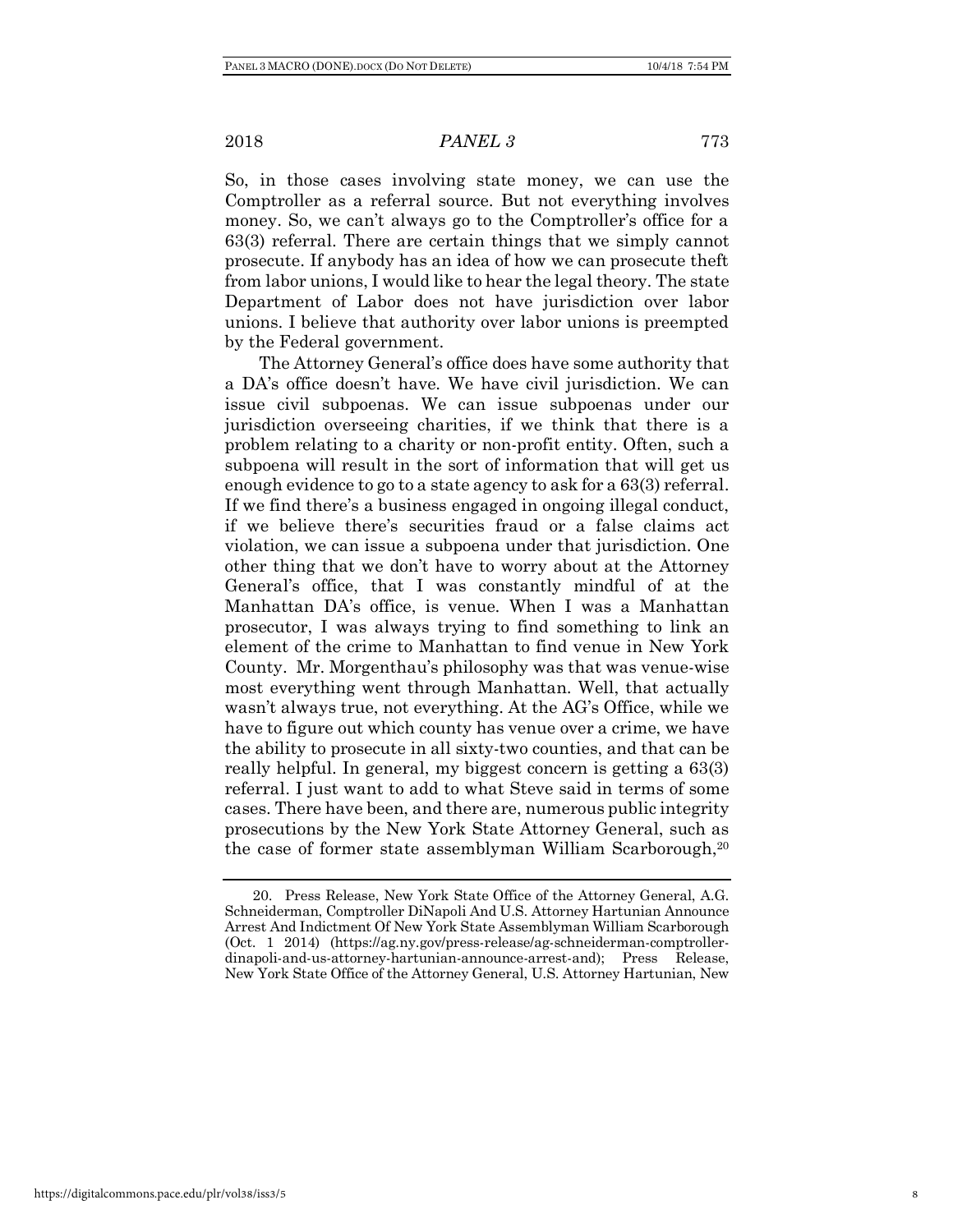which was a joint Federal and AG case. That case, for one, shows that we do sometimes work with our Federal colleagues. Other notable Attorney General prosecutions include former New York State Senator George Maziarz,<sup>21</sup> New York City Councilmember Rubin Wills.22 We've also prosecuted quite a number of judges. Some of whom were elected.

So, I think that *McDonnell* has opened up – as Amie Ely said – a real possibility for state prosecution, because while our bribery statute has problems, it is a real alternative to the Federal bribery statute. I think *McDonnell* has opened up a gap

22. Press Release, New York State Office of the Attorney General, A.G. Schneiderman & Comptroller DiNapoli Announce Indictment Of NYC Councilman Ruben Wills In Public Corruption Scheme (May 7, 2014) (https://ag.ny.gov/press-release/ag-schneiderman-comptroller-dinapoli-

councilman-ruben); Press Release, New York State Office of the Attorney General, A.G. Schneiderman And Comptroller Dinapoli Announce 2 To 6 Year Prison Sentence For Former Councilman Ruben Wills In Public Corruption Scheme (Aug. 10, 2017) (https://ag.ny.gov/press-release/ag-schneiderman-andcomptroller-dinapoli-announce-2-6-year-prison-sentence-former); Press Release, New York State Office of the Attorney General, A.G. Schneiderman And Comptroller Dinapoli Announce Guilty Plea Of Former NYC Council Member Ruben Wills (Nov. 14, 2017) (https://ag.ny.gov/press-release/agschneiderman-and-comptroller-dinapoli-announce-guilty-plea-former-nyccouncil).

York A.G. Schneiderman & Comptroller DiNapoli Announce Guilty Pleas On State And Federal Charges By Former Assemblymember William Scarborough (May 7, 2015) (https://ag.ny.gov/press-release/us-attorney-hartunian-newyork-ag-schneiderman-comptroller-dinapoli-announce-guilty); Press Release, New York State Office of the Attorney General, A.G. Schneiderman Announces Former Assemblyman William Scarborough Sentenced On Fraud And Theft Convictions (Sept. 14, 2015) (https://ag.ny.gov/press-release/ag-schneidermanannounces-former-assemblyman-william-scarborough-sentenced-fraud-and).

<sup>21.</sup> Press Release, New York State Office of the Attorney General, Attorney General Schneiderman Announces Felony Indictment Of State Senator Robert Ortt And Former State Senator George Maziarz (Mar. 23, 2017) (https://ag.ny.gov/press-release/attorney-general-schneiderman-announ ces-felony-indictment-state-senator-robert-ortt); Press Release, New York State Office of the Attorney General, A.G. Schneiderman Announces Guilty Plea And Admission By Former State Senator George Maziarz (Mar. 2 2018) (https://ag.ny.gov/press-release/ag-schneiderman-announces-guilty-plea-andadmission-former-state-senator-george).

announce-indictment-nyc-councilman-ruben-wills); Press Release, New York State Office of the Attorney General, A.G. Schneiderman and Comptroller DiNapoli Announce Jury Conviction Of Councilman Ruben Wills In Public Corruption Scheme (July 20, 2017) (https://ag.ny.gov/press-release/agschneiderman-and-comptroller-dinapoli-announce-jury-conviction-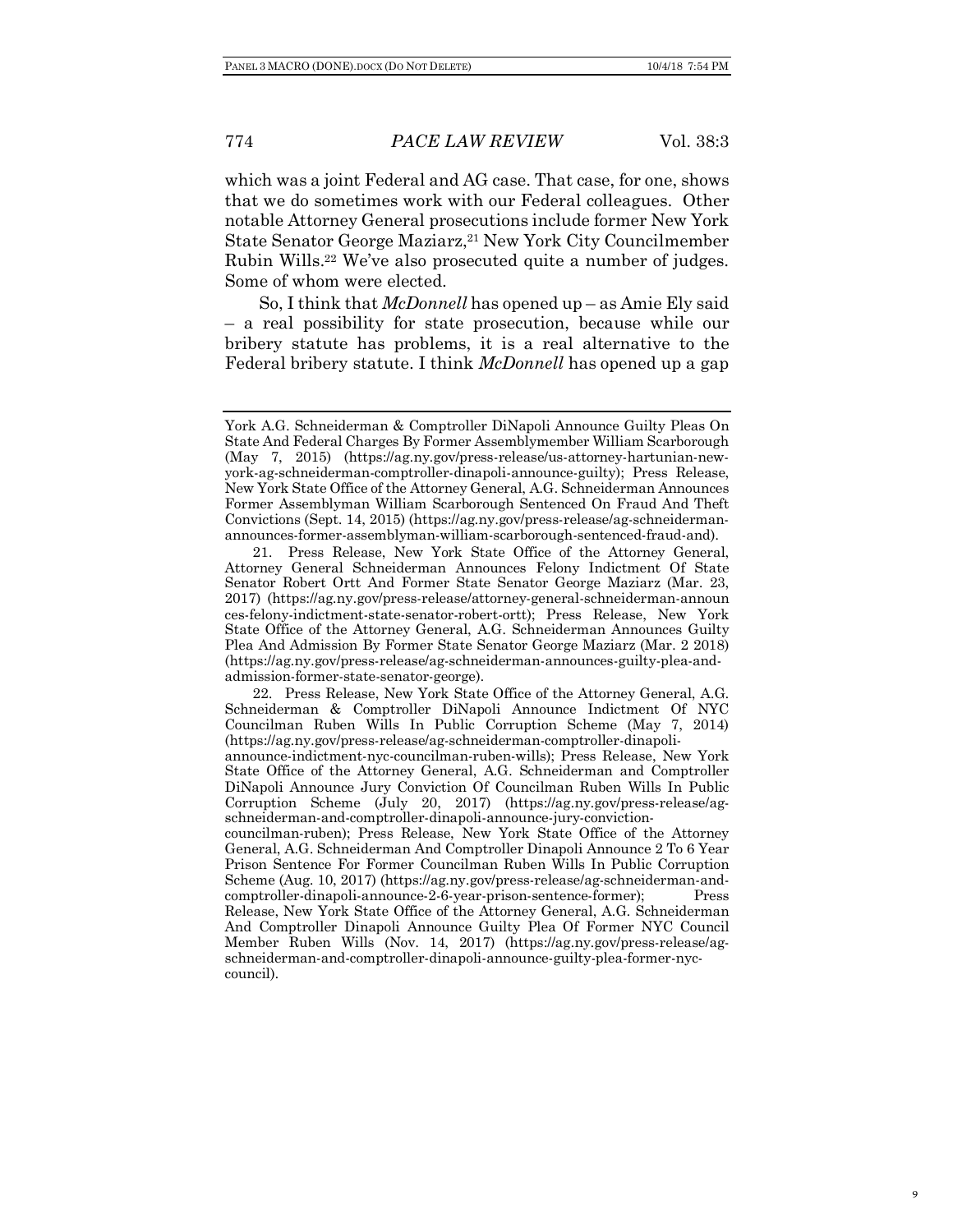for state prosecutors to fill.

MS. ROCAH: You mentioned a need of referral. What, if you know, what causes them to give you a referral? Why wouldn't they do it themselves? I'm not talking about U.S. Attorney's office, but I'm talking about the agencies that you mentioned.

MR. CORT: State agencies don't have prosecutorial authority. An Executive Law 63(3) referral gives the AG's Office the authority to investigate and prosecute criminal cases. For example, we've gotten referrals from the State of Education Department when there's a teacher stealing from the state or from a school. The State Education Department wouldn't have the ability to prosecute such a case.

MS. COHEN: When I was at the Attorney's General office you as the prosecutors and the investigators at the Attorney's General office are obviously looking and looking at what's out there. You can work with your counterpart agencies and you can actually seek the referral. So, for example, the State Comptroller, which control all state funds, we used to work really closely, investigating the state Comptroller. Before then we did work very closely. He had a great investigative team. They would give us the referrals to do the investigation and prosecute, if appropriate. The same thing with the New York State Police, when they had jurisdiction over crimes. So, we had a very good relationship with the State Police, and we would show them what we thought and they would do their own investigation and we could get referrals from them. There are limitations but I think there are ways that you can, the Attorney's General office can be a force in this space.

MR. COHEN: I'm going to jump in because there's one fascinating point to be made here which is the elected Attorney General of the State of New York now has to go to the executive and they either are going to refer something to them or you got to say, "hey, can you give me a referral?" What points the Commissioners, and ultimately the Counsel, in those offices is the governor and elected state-wide officials of the State of New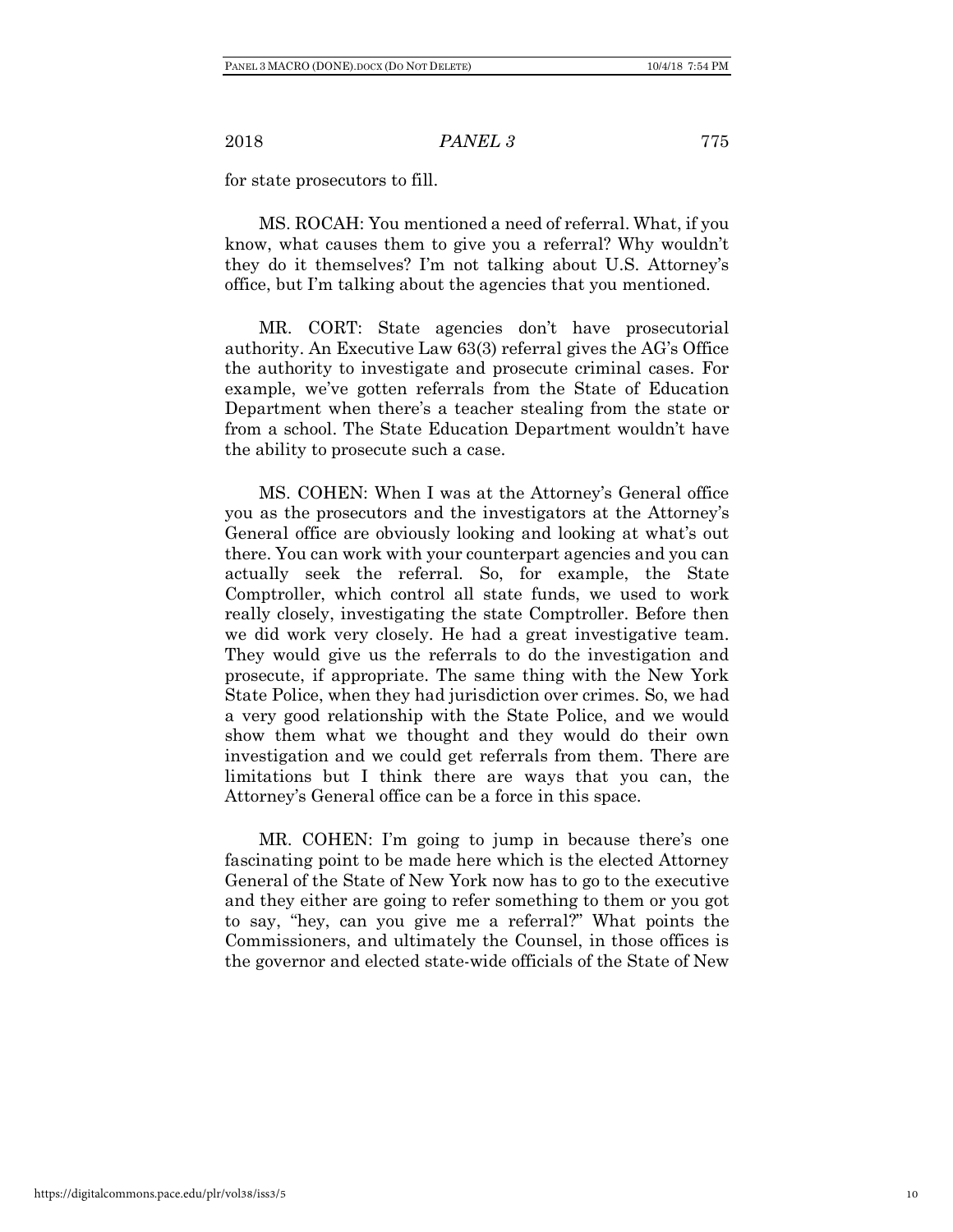York. Somebody long ago decided that there needed to be some kind of check on the power of the Attorney General. It's a fascinating issue that adds once again a layer of complexity that typically you don't see in this field.

MS. COHEN: When I was in the Attorney General's office it was a democratic Attorney General. It was a republican governor, but the Comptroller was also elected. It was not a return to the democratic consult for a lot of our referrals.

MR. GERSHMAN: I don't think that the *McDonnell* decision is that big a deal. I prosecuted corruption cases for four years. We prosecuted lots of cops, lots of judges, the District Attorney of Queens County. We prosecuted lawyers and other public officials. Now we recognize that prosecuting corruption cases is more difficult than prosecuting murders or assaults. With crimes of violence or property crimes, you have a victim. You put them on the stand. Juries tend to believe victims. Corruption crimes are committed in secret. You don't have complaining witnesses so that makes it more difficult to start with. With crimes of violence you've got tangible evidence. Maybe you've got drugs and weapons. You don't have that in corruption crimes. With corruption crimes you might have cooperating witnesses who made a deal and might be lying. You don't have that in a crime of violence. You have witnesses whose testimony might not be accurate but they're certainly telling the truth. I think that prosecuting a corruption crime puts a heavier burden on the prosecutor. You get witnesses to cooperate. You get witnesses who wear a wire. You get wiretaps. Maybe if they had wiretaps in the *McDonnell* case that they had in the case involving the governor from Pennsylvania,<sup>23</sup> you might have had a better chance of getting the conviction upheld. It's hard work, but the statutes are there. And again, I don't think *McDonnell* really

<sup>23.</sup> United States v. Hafer, No. 16-cr-202, 2017 U.S. Dist. LEXIS 26285 (M.D. Pa. Feb. 24, 2017); Commonwealth v. Kane, No. 3575 EDA 2016, 2018 Pa. Super. LEXIS 542 (May 25, 2018); Press Release, U.S. Attorney's Office, Middle District of Pa., Pennsylvania Treasurer Robert M. McCord Charged With Two Counts Of Attempted Extortion (Feb. 2, 2015) (https://www.justice. gov/usao-mdpa/pr/pennsylvania-treasurer-robert-m-mccord-charged-twocounts-attempted-extortion).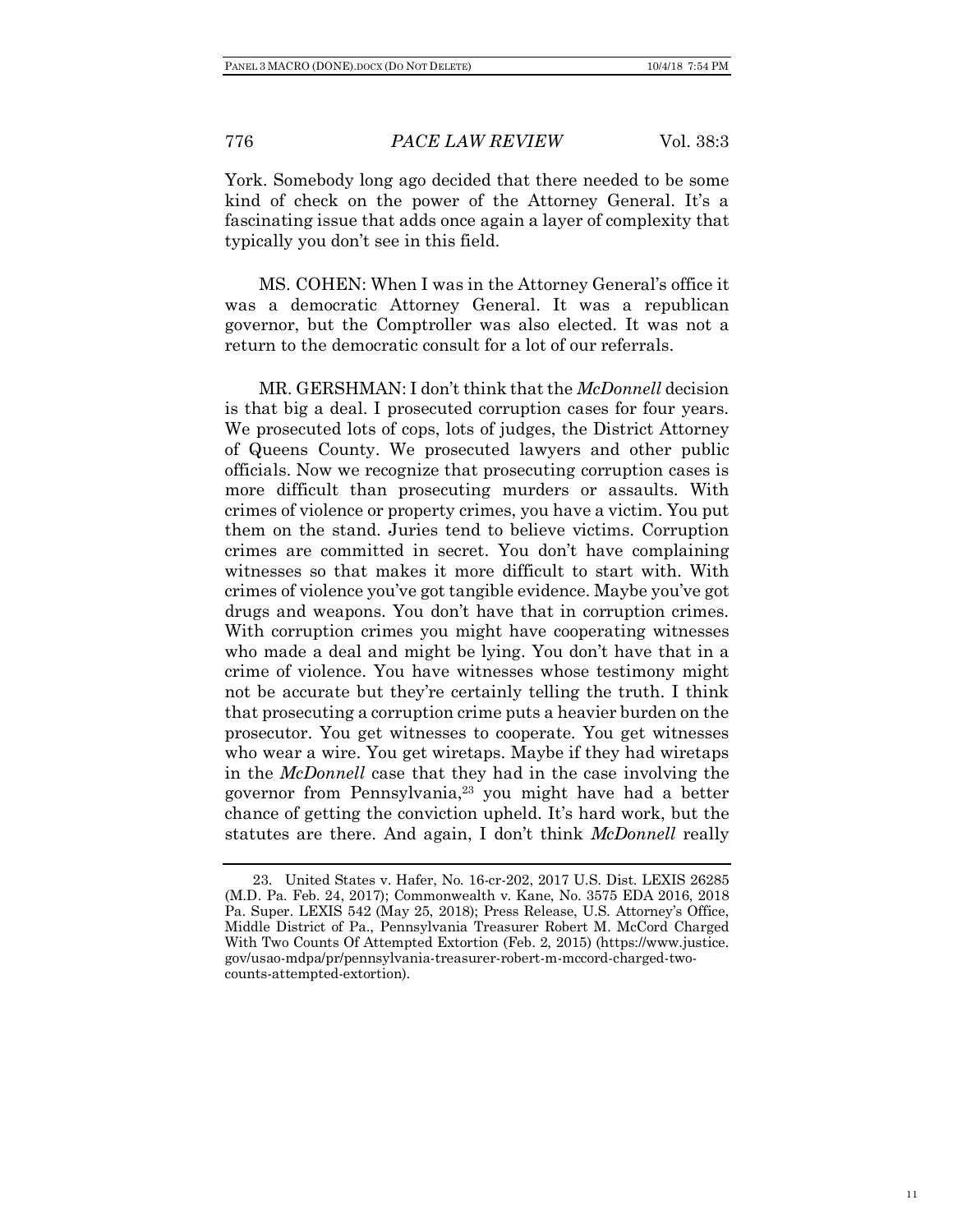makes it that much more difficult. You got to prove the quid pro quo and you prove the quid pro quo from substantial evidence. I know that with state prosecutions of corruption, let's just say that if you call a witness into the Grand Jury, and the witness refuses to testify, you give him immunity. They could have called McDonnell into the Grand Jury if they wanted to. They could have called his wife into the Grand Jury, questioned them and who knows where it would go. In New York, calling witnesses into Grand Jury is more difficult. Also, in New York the evidentiary rules require that we have to corroborate the testimony of accomplices, which makes proving corruption more difficult than in the federal system. The way we used to do it  $$ we used to get everybody on perjury. That's what we did. We'd call them into the Grand Jury, maybe we couldn't prove substantive crimes, but we had all that information that the witness didn't know we had. We'd question the witness. I'm not going to say the person was trapped, but we got perjury indictments and convictions where the witness, you know, lied. Maybe we didn't go out of our way to help the witness remember details that the witness claimed to have forgotten but perjury prosecutions are out there. You don't read about them much anymore. I don't know why. But it seems to be that – Muller is doing that.

So, getting back. They spent about \$12 billion to prosecute this tiny little bank in Chinatown and after all of this stuff, you know, the bank was acquitted. A quarter of those resources could have been used to prosecute other serious crimes. Not one prosecutor in New York State prosecuted any high-level official for corruption. Why is that? I think it's politics. I don't think it's resources. I think it's politics. I think the local DAs don't want to ruffle feathers of their benefactors. I love prosecuting corruption. Somebody who swears to serve the public and then lines his own pocket is somebody that should not be around. I don't know that that may be inherent to prosecuting corruption.

MS. COHEN: Let me just jump in on that. Is it more difficult to prosecute public corruption cases? I actually disagree. The answer is yes, it is more difficult. The reasons, Professor, that you raised which is there's no victim. It's somewhat of a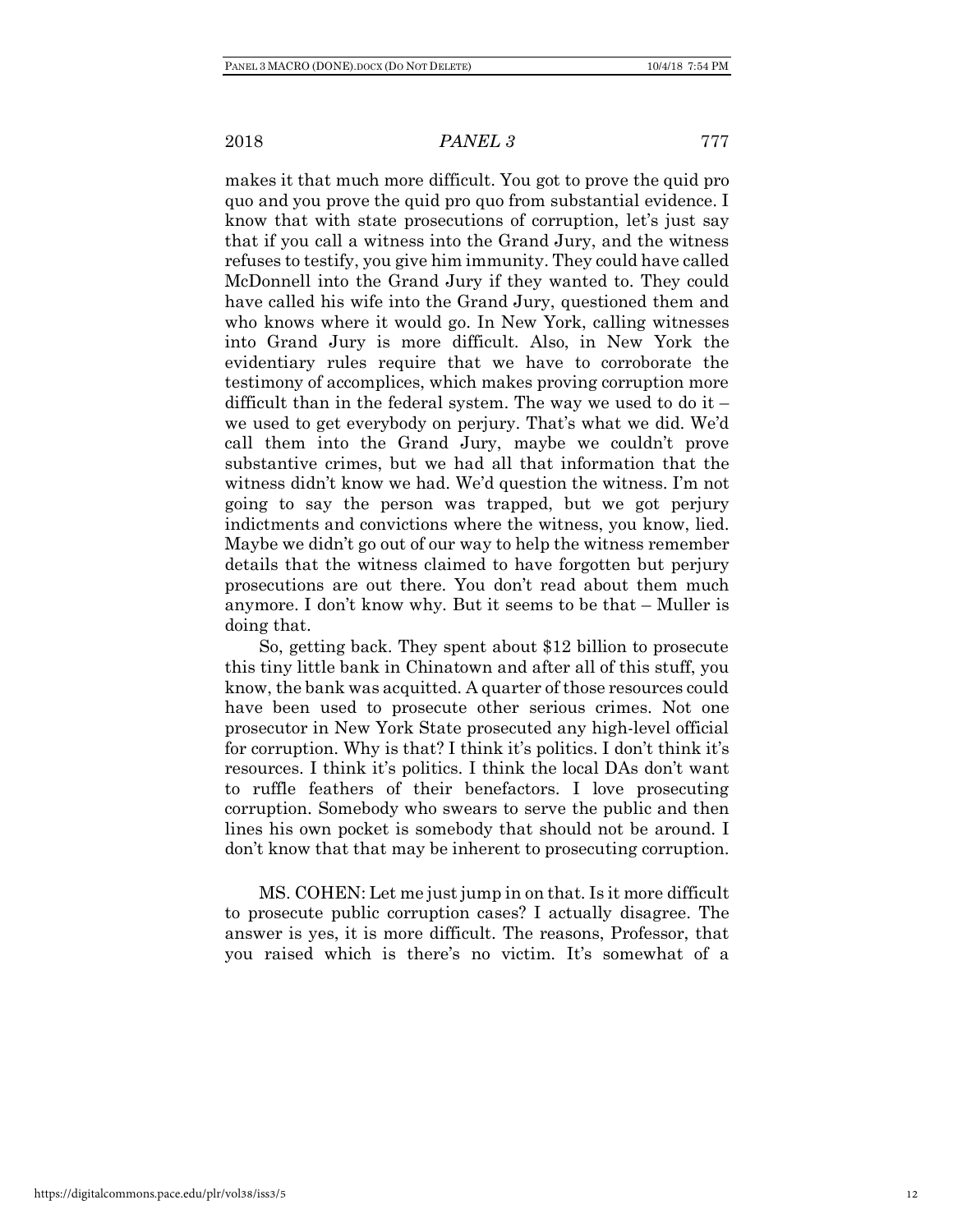victimless crime. You the people are the victims in public corruption. You are not getting the honest services of the public officials a subset of you all elected. So, when you are trying a public corruption case, there is this issue of jury nullification, right? There's no victim there. There's no economic loss to point to. It's a victimless crime and a lot of the defense with public corruption is, well, this is how business is done. You might not like politics. Politics can be seen as quote a dirty business. There are lobbyists. There are campaign donations. That is how our politics and our democratic system works. It is not criminal. We see a lot of defenses of public corruption cases as this is business as usual. This is how Albany works. This is how we get things done. You don't like it, vote me out of office, but corruption prosecutions are more difficult I think for that reason. I think also for the reason the Professor said that you don't always have – I think more now people are using traditional tools of law enforcement like wiretaps. The *Skelos* case had a wiretap. They thought the U.S. Attorney's office must be listening to everything they said because all their friends and family were getting called into the Grand Jury. The Federal prosecutors have the resources to put up wiretaps. There is, I think, a resource defense between the Feds and it's different in the wiretap statutes. Federal crimes are permitted to use wiretaps. There is a resource difference between the Federal agencies that the U.S. Attorney's office is partnered with and those are the agencies that, to do wiretaps and search warrants, have confidential informants, wire people. The Federal government and the FBI, for example, is very well suited to do a complex financial crime, but I think there is a resource difference. Also, they're looking for people in the District Attorney's offices like they are the front line for all the crime that's committed. They are the front line with rape and murder and the U.S. Attorney's offices are not that. They investigate what they want. They don't have an arresting plan on the street that they then have to triage in Court. I think there is a real resource difference. The reality that especially, I would say, I do not think the politics as much in the New York City area but in the upstate region, with the upstate DAs, they know all the local politicians. They are in the same political club. They all go to the same church. They all dine together. There is a lot of friendship. There's much smaller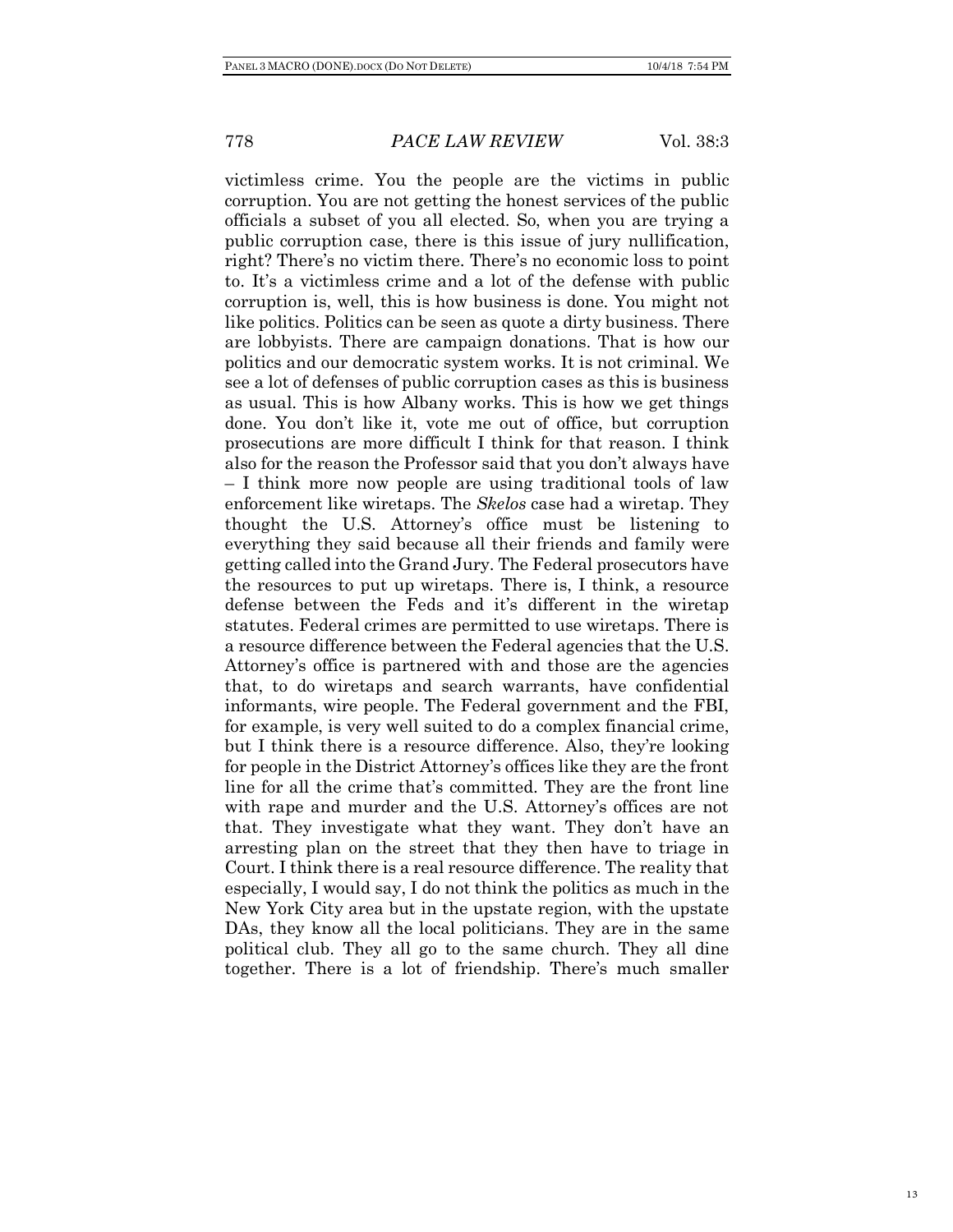communities up there. So, there are reasons why they recuse themselves of what they can't or would be unseemly to them. So, there's good reasons why the Feds stepped in. Although I think what you saw in the *McDonnell* decision was talking about Federalism and feeling uncomfortable that the Federal government is constantly prosecuting state offices, especially in *McDonnell*, where there was no state gift rule and that was the state's choice. You do see the sort of tension between the Feds constantly coming in and prosecuting state officials although I think there are good and legitimate reasons for that.

MR. CORT: One of the other problems I think – or challenges that you have – and agreeing with what you are saying, Carrie, is that it's very difficult to find the crimes in the first place and when you do find them the competition is fierce. We've lost plenty of cases to the Federal government.

### MS. ROCAH: What do you mean by that?

MR. CORT: Well, two things. First, public corruption is the kind of crime where two men are alone in a room, I should say two people are alone in a room. There are various ways to find these cases – newspapers for one – but every prosecutor is reading the same newspapers. That's one good way. I started doing this eight years ago. I was told to get a subscription to the New York Post. I'm now a fan, mostly because it's a great way to find cases. The Federal authorities are doing that, as well.

MS. ROCAH: I think it also means that in public corruption and organized crime the problem is often – "I know this person is doing something wrong, but I can't find a crime. I'm looking for a statute." It's one thing to find that someone's behavior is wrong, but finding something that's absolutely worthy of a prosecution is a whole other layer of this.

MR. CORT: That's right. I think, in a way, in New York State it's very difficult to prosecute so-called pay for play. You just, you can't do that. You need to find a crime. Not something that should be criminal but often it isn't.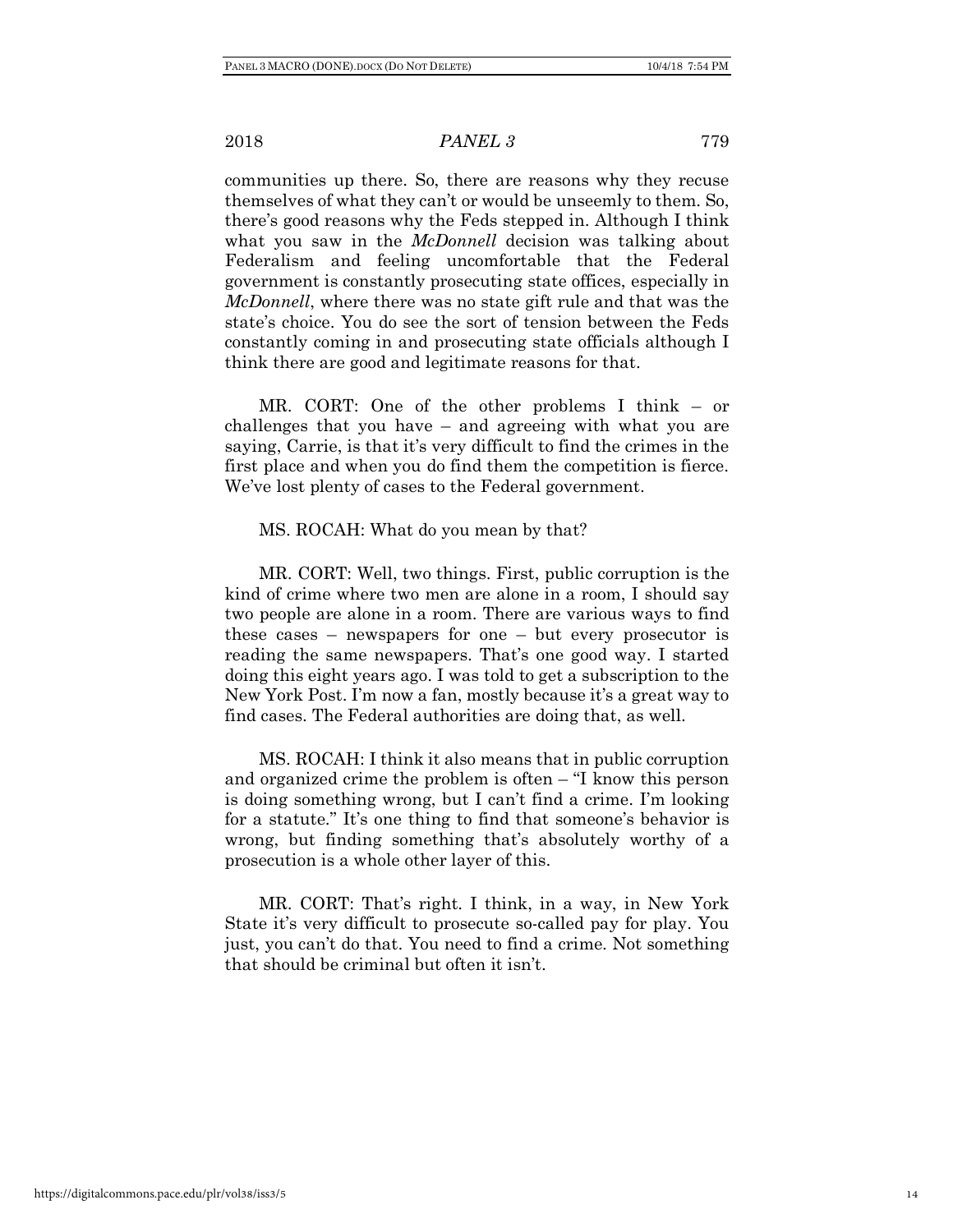MS. ROCAH: Right. And you don't agree with something that was said which is that you think that the limited number of cases being brought by the District Attorney's Offices is due to the politics?

MR. COHEN: I agree that there's something that prevents those offices from doing cases. I think you got to be careful about how we use the word politics or what we are describing is the politics of life. I have three children. I learned about politics when I went from two to three. Suddenly there's a different kind of interaction. They were forming a coalition against their parents. So, long way of saying, I think there are certain realities you live with as a local district attorney, especially when you get outside of New York County. You get out of New York City, the world starts to look very different. And part of it what Carrie just said which is you don't have a choice about certain kinds of crimes. The police bring them to you. People knock on your door. Are you going to prosecute those cases? You do not have discretion. And a huge portion of your doctrine is the DA. Certainly the cases with the Albany DA are drugs and property crimes. Now, if you don't do those cases, by the way, you will not be elected. End of discussion. Someone will come in and say incidents of crime it's going up and prosecution is going down. He's the bum. She's the bum. Vote for me. I'll put the right people in jail. You will be successful. So, that scoops up a whole lot of resources. Then when you have a limited issue – and this is, I think, the story also of the U.S. Attorney's Office in the Northern District – you now got all these young prosecutors and what are they learning to do, what kinds of cases are they learning to prosecute? They are learning to prosecute a certain kind of case that there's a certain pattern. Like any other skill, once you learn the skill, you tend to see the world understanding you got a particular tool bag that will make you effective. Now, you've got a problem as a District Attorney. Do I want to be let into an area that's going to be high profile where I may not have the people who have the right set of skills to do the case and then you are going to throw on top of that the other things that have been mentioned which are the capital political issues which is I am part of a political power structure here? Do I really want to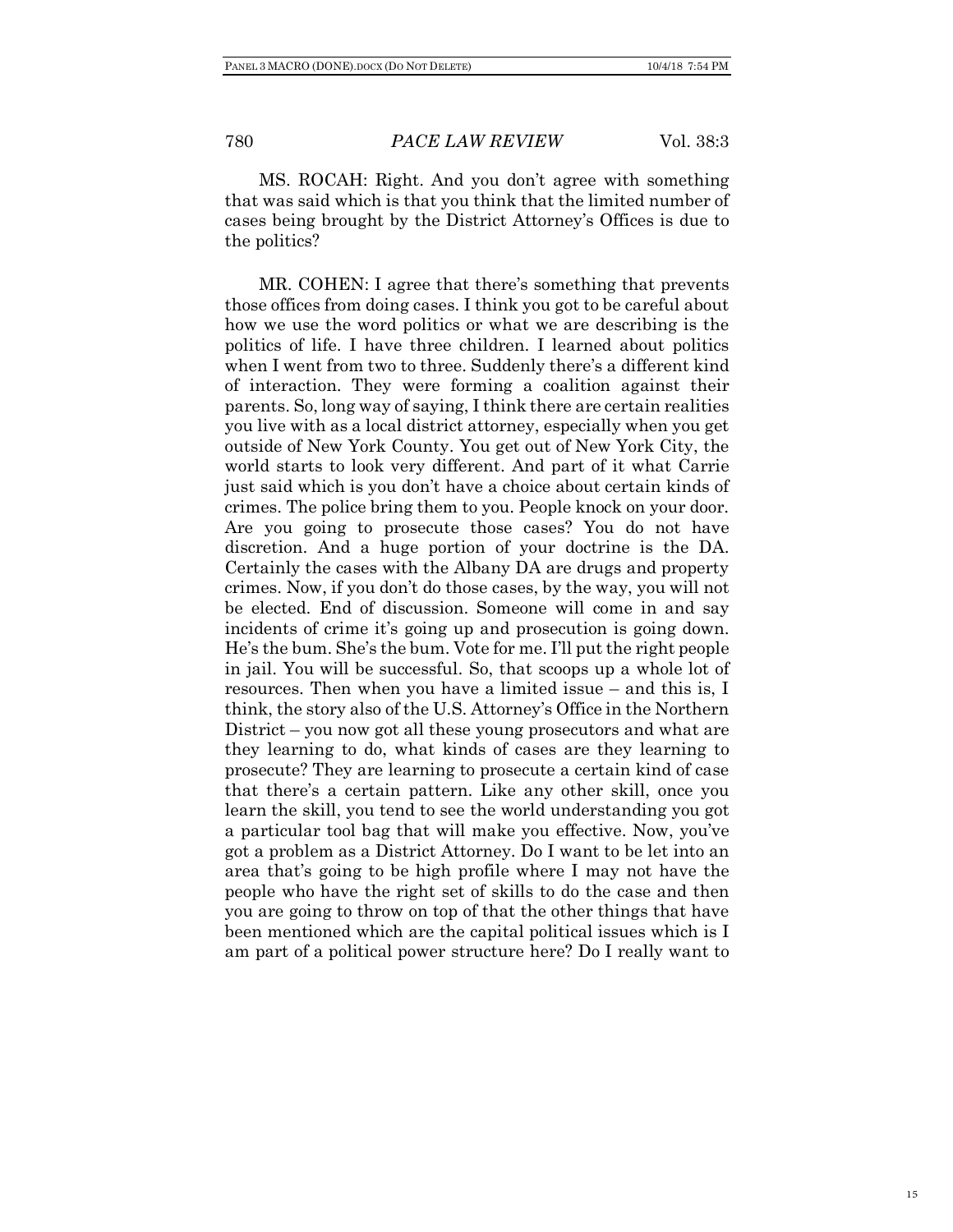upset the apple cart unless I know that I'm going to be successful? Going back to the other point about whether or not I'm going to be successful, and number two, what does it mean for me in terms of my position? And the truth is, if you are a DA, you tend to be reelected. The rate of incumbency is staggering, and there are no term limits. A lot of people in those jobs don't say to themselves, let me see if I can really risk it and do something a little edgy right now because maybe I want to move on with my life and do something else. All of that leads to the notion that it becomes very hard for the local DA to prosecute these kinds of cases.

Meanwhile you got the four Attorneys General over here doing the equivalent if you were sent up by the imperial wizard to go get the broom from the witch before you can bring a case.

MR. GERSHMAN: What you said was a very delicate way of saying that prosecutors don't prosecute because of politics. And in New York State I think it's a disgrace.

MR. COHEN: You're not disagreeing then.

MR. GERSHMAN: No.

MR. COHEN: That's the first time that anyone has accused me of being delicate.

MR. GERSHMAN: Here's what I think. I think DAs typically do have the resources. And the Westchester County District Attorney's Office has always had a public integrity section  $-I$  don't think that because police bring prosecutable cases, the prosecutors are going to prosecute the cases. There's a level of discretion. And prosecutors dismiss a lot of those cases. We are not talking about every case. I do not think that a District Attorney's office lacks the will and lacks the expertise to be able to prosecute a corrupt judge in the county or corrupt police in the county or whatever it is. If they want to do it, they can do it.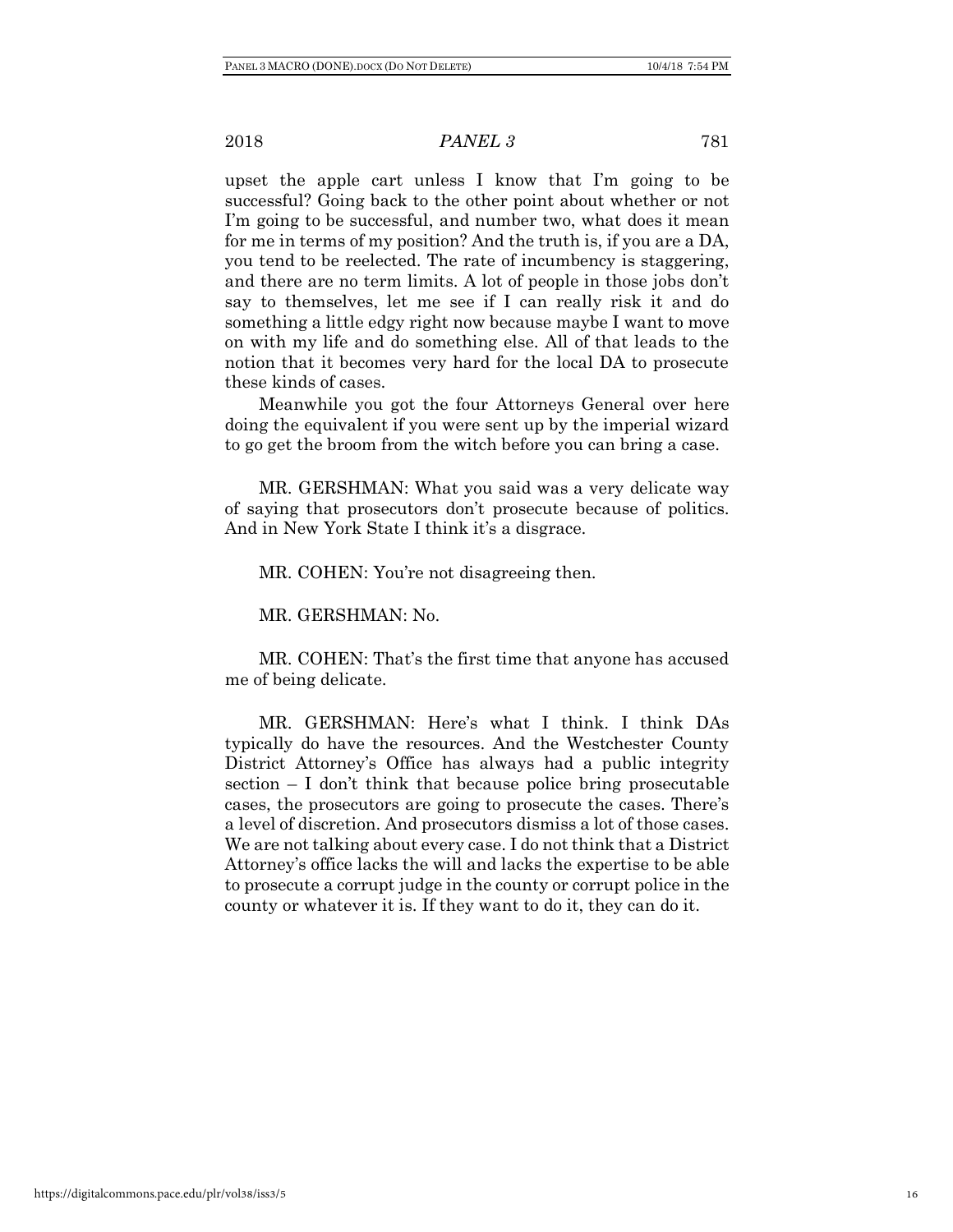MR. CORT: A lot of these counties have one or two assistants. Up in the smaller counties, they really are very busy with the DWIs and similar crimes.

MR. GERSHMAN: I'm talking about the DA in St. Lawrence County. She's certainly done a lot of things that go very far beyond adhering to the law. I'm not talking about a county with one or two assistants. I'm just saying that you can't always argue there are no resources. If you have a case in your county, I think you can prosecute it. I think they sometimes don't want to prosecute some cases, but I think they have the ability to do it. I did not say that they don't have the resources.

MR. COHEN: I'm not saying it's a question of resources. I'm saying there are certain institutional realities and we all live with them and that most local DAs first and foremost, if you said, I am going to forgo prosecuting property crimes, drug crimes and those kinds of crimes that people rely upon in the DA's office, it would be something that would be both unacceptable and inappropriate.

I'm not saying local DA's offices don't do public corruption cases, and I'm not saying there aren't people in local DA's offices who don't have the experience to do it. Kathleen Rice was a DA in Nassau County. She tried cases, and she had the experience. I'm saying more often than not if you want to understand what's going on, if you want to understand that list I read in the beginning. Oddly enough, I came up as a gang prosecutor in a Federal prosecutor's office. You never did gang cases out of the U.S. Attorney's office. And by gang, I mean street crimes, organized crimes, but street gangs and there was a decision that we wanted to do these cases and so the U.S. Attorney devoted the resources and we put together a unit. And if the result were four fewer or eight fewer prosecutors in the narcotics unit, not a lot of people are going to say, "hey, Mary Jo White, you're not going to get reelected" because she doesn't have to worry about it.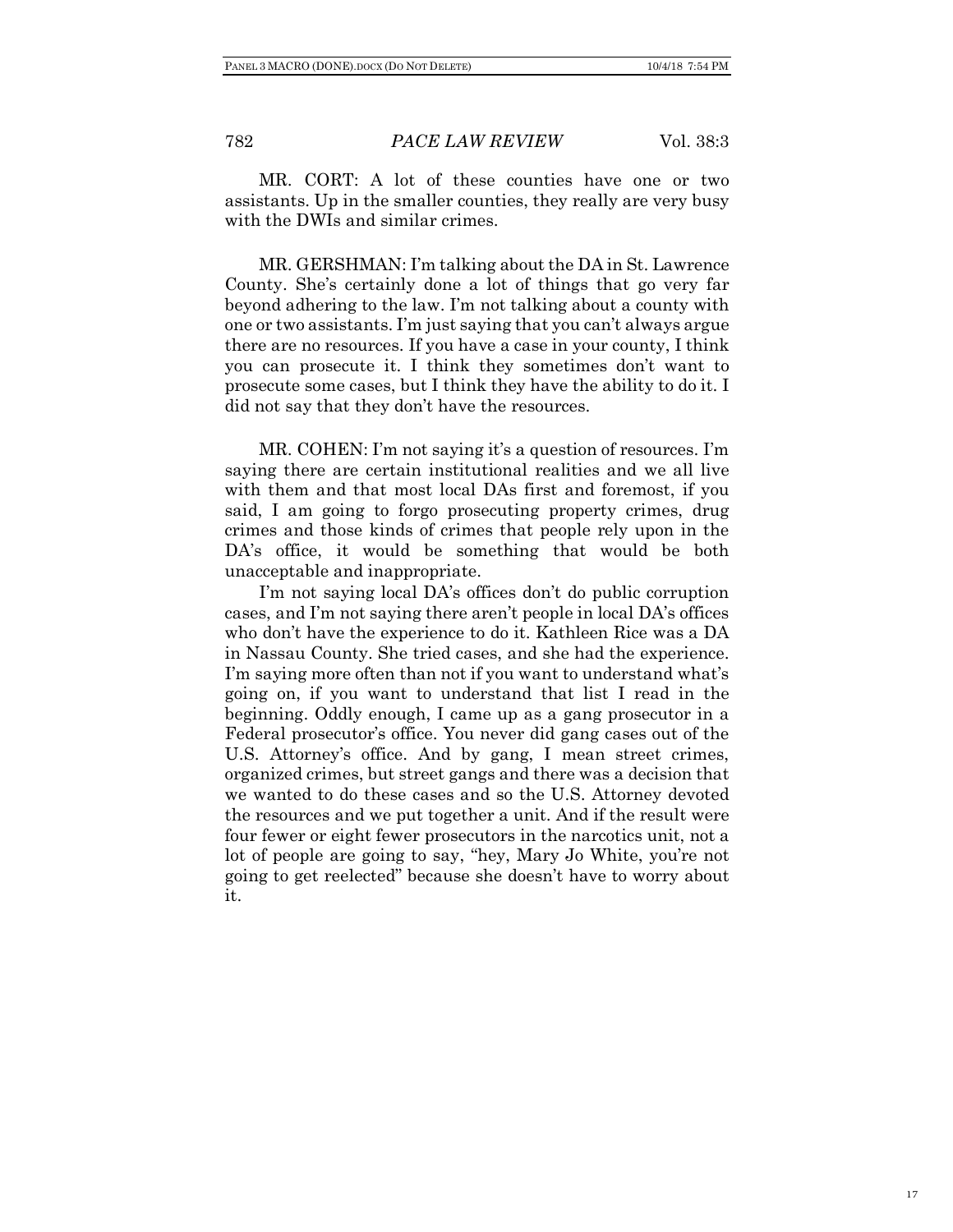MS. ROCAH: I think, so far, we established that it's hard to prosecute public corruption cases. It's hardest for the Attorney's General office to prosecute public corruption cases.

### MR. COHEN: Yet they do it admirably.

MS. ROCAH: The District Attorney's offices, perhaps maybe some, not all, could be slightly more aggressive in doing so, but they're not doing it. They are arriving at reasons why as some would like. So, let me ask this question, Carrie. How should the Federal and State work together, the U.S. Attorney offices and the AG's office or the DA's offices work together on this? Would that be the best solution and if so, which of those state offices is the best partner for a Federal office?

MS. COHEN: The question does make our world less corrupt, right, the prosecutors getting together and working together. I'm not sure that that's true or not. It does matter, I think, that the Federal government is the one prosecuting a lot of State and Local officials. It's not ideal, but I think there are good reasons for it. They don't necessarily want it. I think in practicality at least – the offices do work together sometimes. It is a fraud relationship often, but they are able to work together. For example, does a Federal prosecution have to be an AUSA? You can't have spouses, meaning a state prosecutor appointed to be a special AUSA, which happened a couple of times in the Southern District when the state had been working on certain prosecutions and state Feds had another piece of it. So, they worked together. That happened, giving the Eastern District the case to get a great conclusion. You think the state had worked it up and had certain resources and abilities. The Eastern District had other pieces of it and they decided to come together and work together. So, it does happen and it works well. A Federal prosecutor cannot step down and be an Assistant ADA without some sort of allowance to them and a Federal prosecutor become an AAG, again without some – I think the Attorney General has to do that, which again has been done, but they are different offices with different jurisdictions and there are difficulties.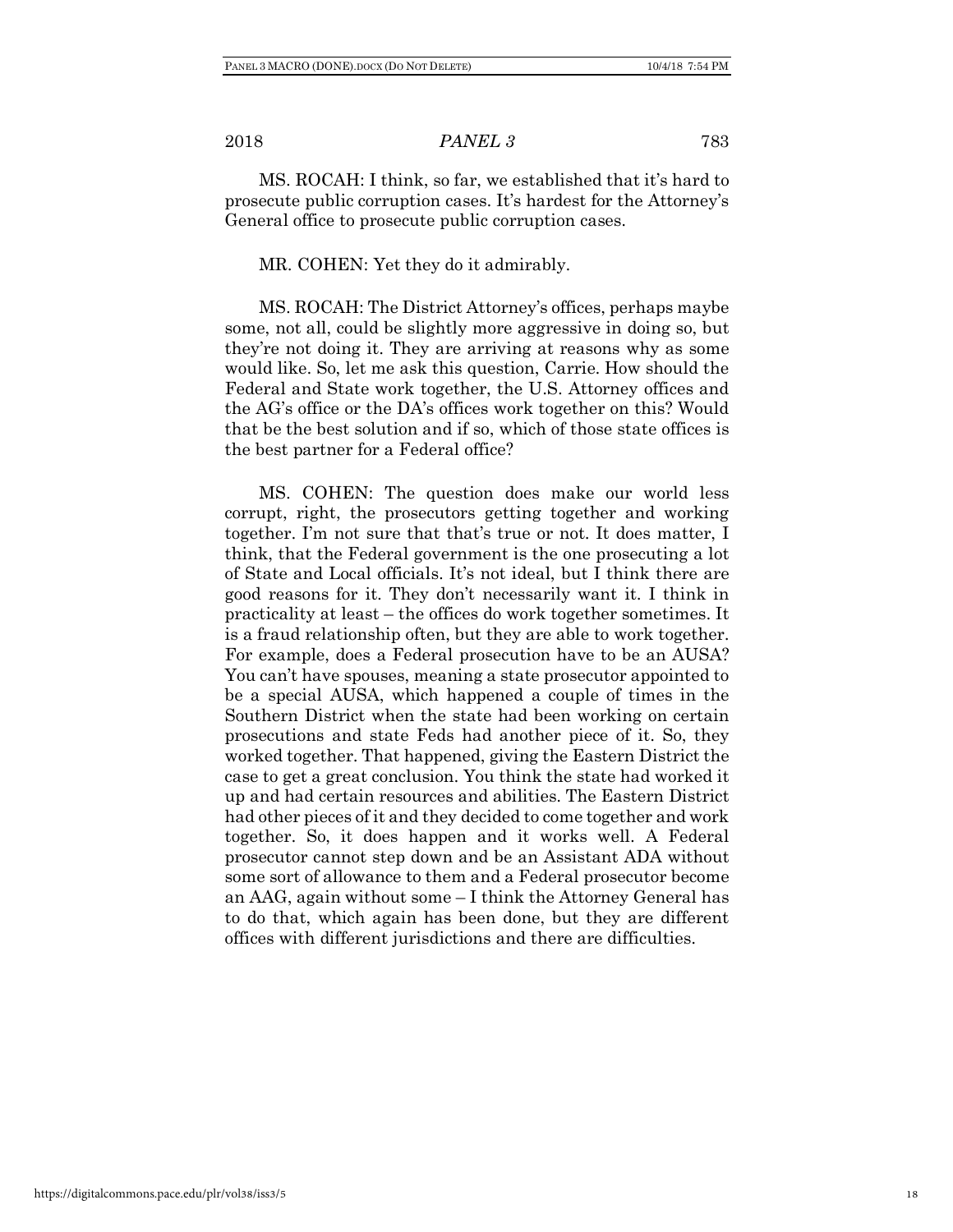MS. ROCAH: Professor Gershman, what were some of the tools that you as a prosecutor or that you at the DAs office tried to get around public corruption statutes? What would be some of the tools that you had used?

MR. GERSHMAN: As I said, one of the things we did was call witnesses into the Grand Jury who we believed had engaged in corrupt behavior which at the time we couldn't prove for different reasons. We gave these people immunity. We questioned them and we indicted them for perjury. I would say that happened a lot of the time. I think because of corroboration rules we felt that this was an appropriate way to respond. At times we did prove indictments for bribery and extortion and so on, but it depends on the facts of the case.

All I'm saying is I'm hearing the speaker at lunch talk about how the skies are falling and everybody is corrupt and nobody can prosecute corruption crimes any more. That's ridiculous. It does seem to me with the will and direction – I do not think *McDonnell* is an obstacle. I think we have to work harder, struggle more. Percoco will be convicted despite the credibility problems of the government's star witness. Sheldon Silver will be convicted again. Many of the cases were reversed because of *McDonnell* on retrial will result in convictions. I think the bar is always higher when prosecuting corruption cases. I think the burdens are higher. I don't think that it's something that we should become cynical about or feel that these people are getting away with their criminal acts.

MS. COHEN: I just want to dovetail something that the Professor said, which I think started out which was how do you know it's a crime and it's a lie? You also know it's a crime when someone lies to you. In the Federal system if someone lies to a Federal agent, they will knock on your door. That can be a Federal charge for obstruction of justice. Lying to a Federal agent is a Federal crime. Lying on a Federal discloser form like Menendez did or omitting his gifts from the doctor, that was charged in *Menendez*. The AAG chose not to retry and have a mistrial. There was no corruption. It wasn't a bribery count. It wasn't an extortion count. So, the lying that makes something a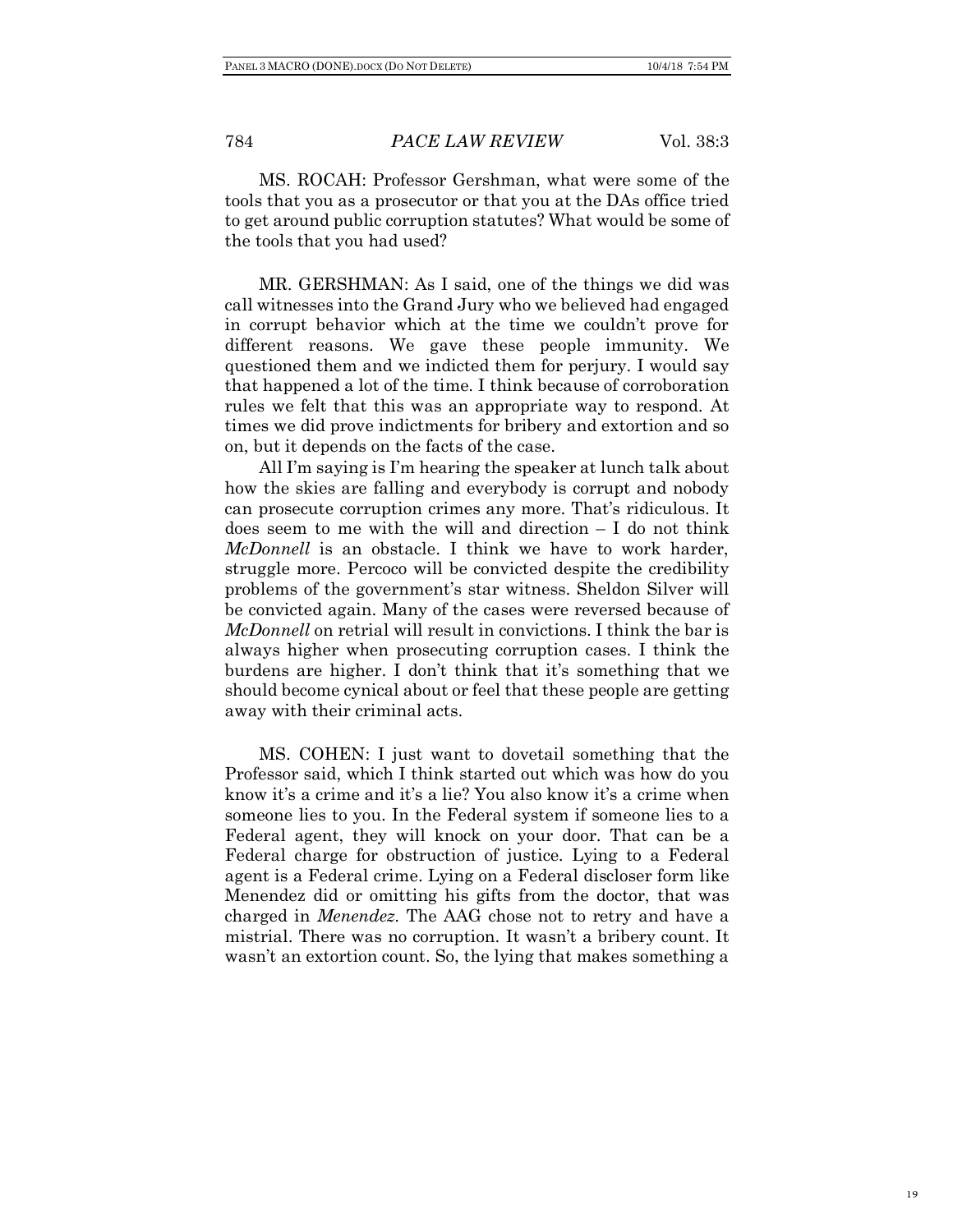crime sort of puts you over the edge in trying to prove it's a bribery or kickback scheme.

MR. CORT: Carrie somewhat stole my thunder. I wanted to go back to that about lying and that dovetail with the perjury. I want to give a shout out to my favorite statute in the whole world, which is Offering a False Instrument for Filing in the First Degree in violation of section 175.35 of the Penal Law.24 It is very difficult to prove state bribery because you have to prove an agreement or understanding. You need a very specific quid pro quo. Without a tape recording, good e-mails, or a confidential informant, bribery prosecutions are difficult. But I have found that very frequently public officials who accept bribes choose not to disclose those bribes on their financial discloser statements. I don't know why, but they don't. Both the Manhattan DA's office and the Attorney General's office have prosecuted numerous false filing cases because people don't disclose bribes they received.

MS. ROCAH: I want to talk a slightly different topic that I think is important: it relates to press coverage in public corruption prosecution in particular and how that affects the cases. We touched on this a little bit, how that affects what charges to bring, how the cases are tried and then also the timing with respect to the charges and whether you need to and how you take into consideration on elections. Steve, do you want to respond?

MR. COHEN: Yes. I think the reality with these cases is that they have a large amount of press attention. I think if you are a responsible prosecutor and for the most part we've been lucky in the city that prosecutors have tended to be responsible, but you have to be very careful. Long before these cases, Stanley Freedman's case was tried up in New Haven because of concern about prejudices covered by the coverage, but I think on the one hand you have to be mindful of it and on the other hand, there's certainly a reality that prosecutors often times use that press for

<sup>24.</sup> N.Y. PENAL LAW § 175.35 (Consol. 2018).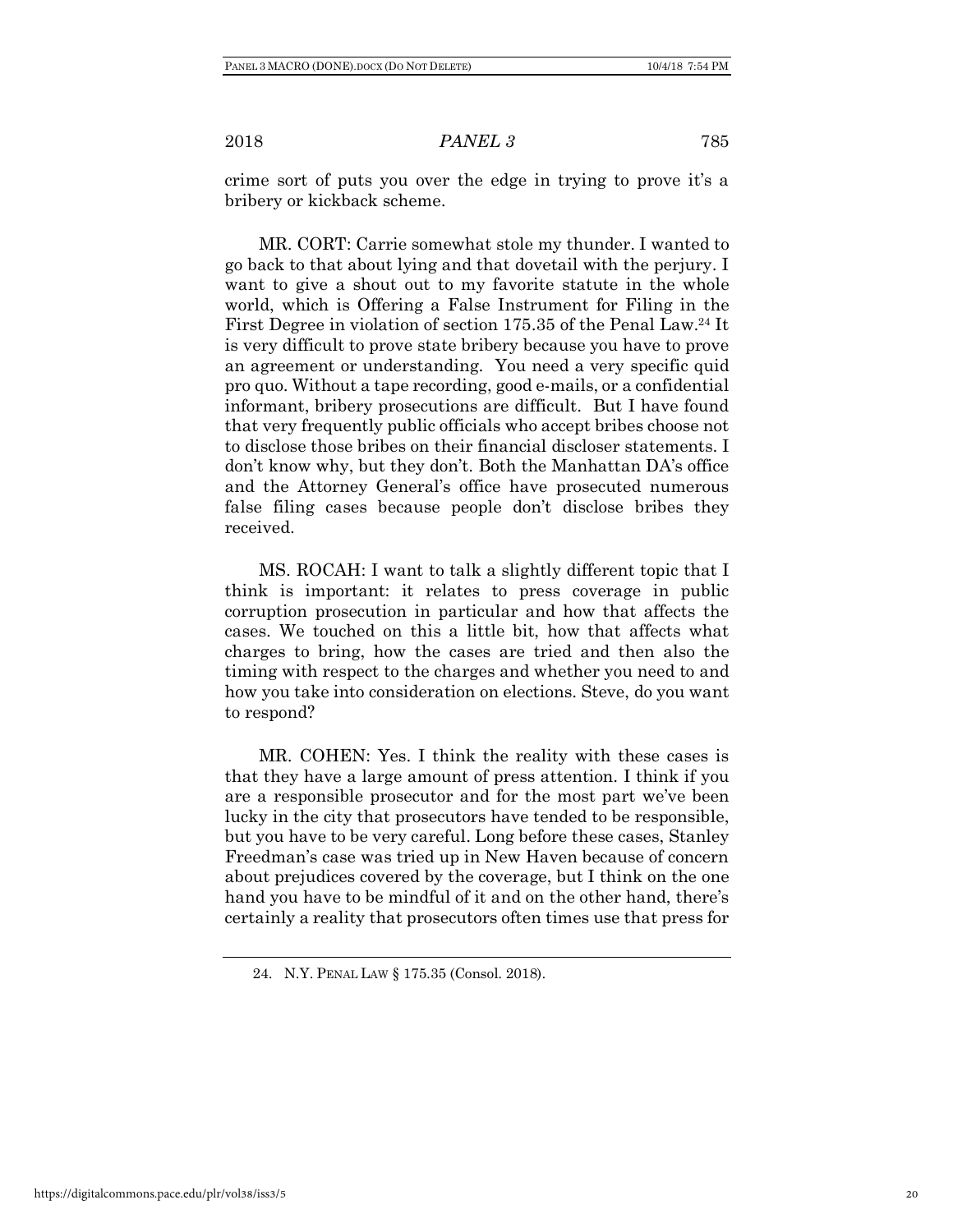good and sometimes bad affect in terms of messaging what they are doing and often times an attempt to some kind of – and more often than not it's not particularly effective. In terms of the second half, was that about time?

MS. ROCAH: Yes.

MR. COHEN: What do you mean by time?

MS. ROCAH: Well, actually there are specific requirements in Federal or state prosecutor's offices with respect to bringing a prosecution close to election.

MS. COHEN: In the Federal system the U.S. Attorney manual, you do not want public corruption prosecutors to disrupt an election. You do not want to bring charges and you actually can't bring charges within a certain time period before an election. That can seem weird to you but if someone is up for election in a month, it's actually dropped. Well, basically you usually let them get elected and then you toss them. There will be a special election. Public corruption prosecutions are difficult and why they actually are so important that the prosecutors are trying to not think about the press, are trying to just do the right thing for the right reason and look at the facts and look at the law. You are taking away the rights of the public to elect people of their choosing. So, you are investigating someone who is already elected and has been chosen by the people to represent them, and you by your ability to present a case to the Grand Jury and get a charge and they typically will resign once they are charged. You are the prosecutor and have to take away the will of the people. So, this post-term election and the same is true for dealing with the press, right. If it leaks out that you are investigating and at some point if you do a very complex investigation, that means not only you subpoena a lot of documents from different people and that you talked to different people, it leaks out. Even if it's not the prosecutors leaking it or investigating, but there are people you talk to and it leaks out and then it gets out to the press and they're just allegations, right. It's an investigation, a case that may never be brought.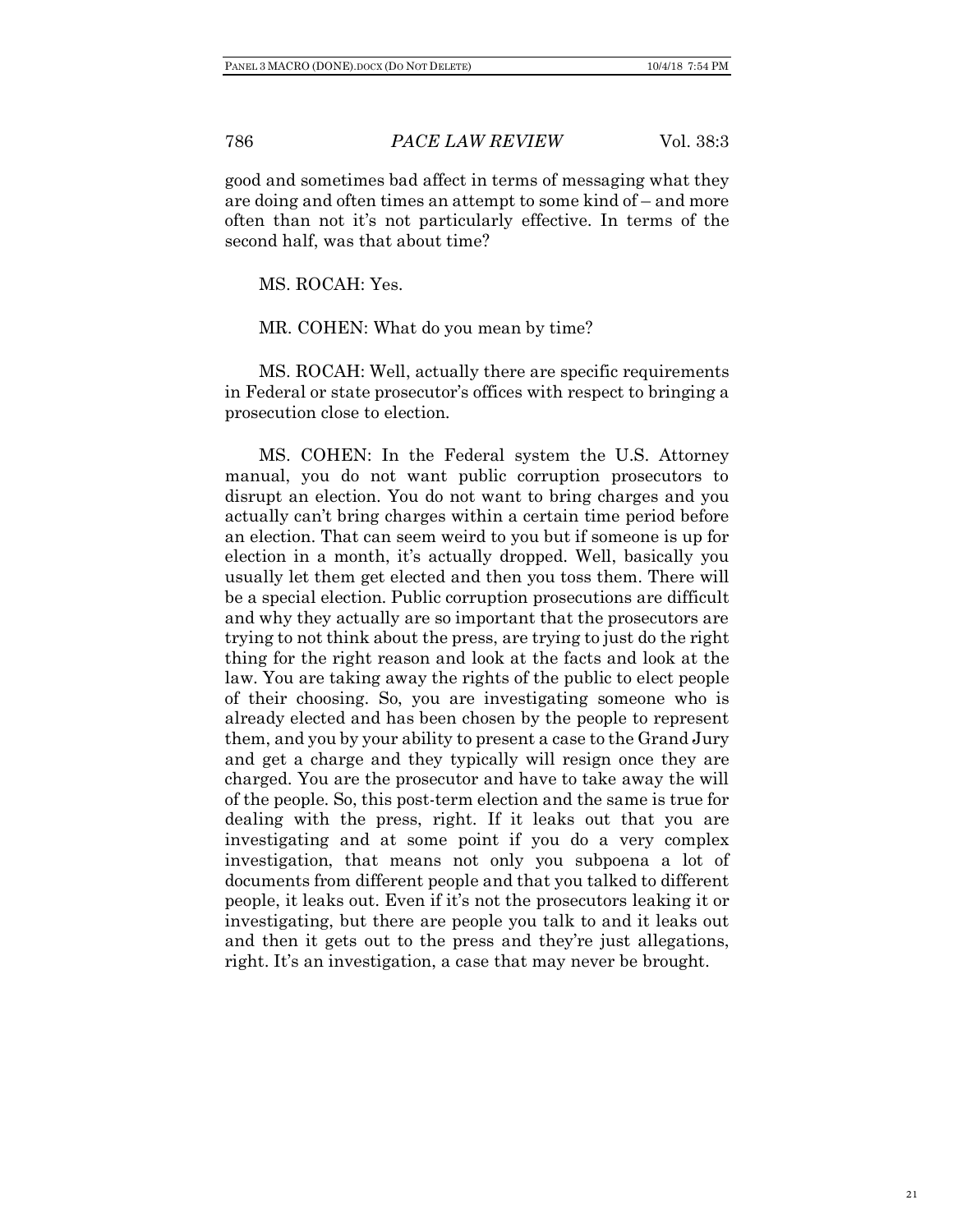You also have to think about the timing even in your investigation and when you think that may be covert but you know may get leaked. You are interviewing a certain witness. You know there is nothing better to let the press know that his or her competitor in the election is under investigation. So, you have to be careful of that and the truth of that as a prosecutor. That is part of the job.

MR. CORT: Now would be a good time to say what I should have said in the beginning. I'm about to give my personal opinion. In fact, everything that I have said here is me speaking for myself personally and is my personal opinion. I'm not speaking for the office of the New York State Attorney General. I'm certainly not speaking for Eric Schneiderman, our Attorney General.

I would just like to add on to what Carrie was saying and sort of look at it in a different way. In the state, there are no uniform guidelines such as the US Attorney's manual to help you determine the timing of prosecutions near an election. I believe you should take the issue of timing on a case-by-case basis. That's the way I've done it in both prosecutorial agencies where I've worked. A failure to prosecute means that you are sitting on reasonable cause, the standard to seek an indictment. By not acting when there is reasonable cause to indict, you are making a decision to potentially affect an election just as much as if you go forward with an indictment on the eve of an election. There are really two ways to look at it. I think you just have to look at on a case-by-case basis. Again, that is my personal opinion, but it doesn't provide much of a guide as to how to proceed.

As to the issue of pretrial and trial publicity, that is something a prosecutor has to be aware of in public integrity prosecutions. It is an issue that public integrity prosecutors have to be very concerned about. The press is frequently very interested in public integrity cases and the prosecutor has to be careful in that area. We've gotten motions about press conferences that defendants have claimed have tainted the jury pool. I think you have to be very mindful of that when you're dealing with the press and just keep your statements strictly to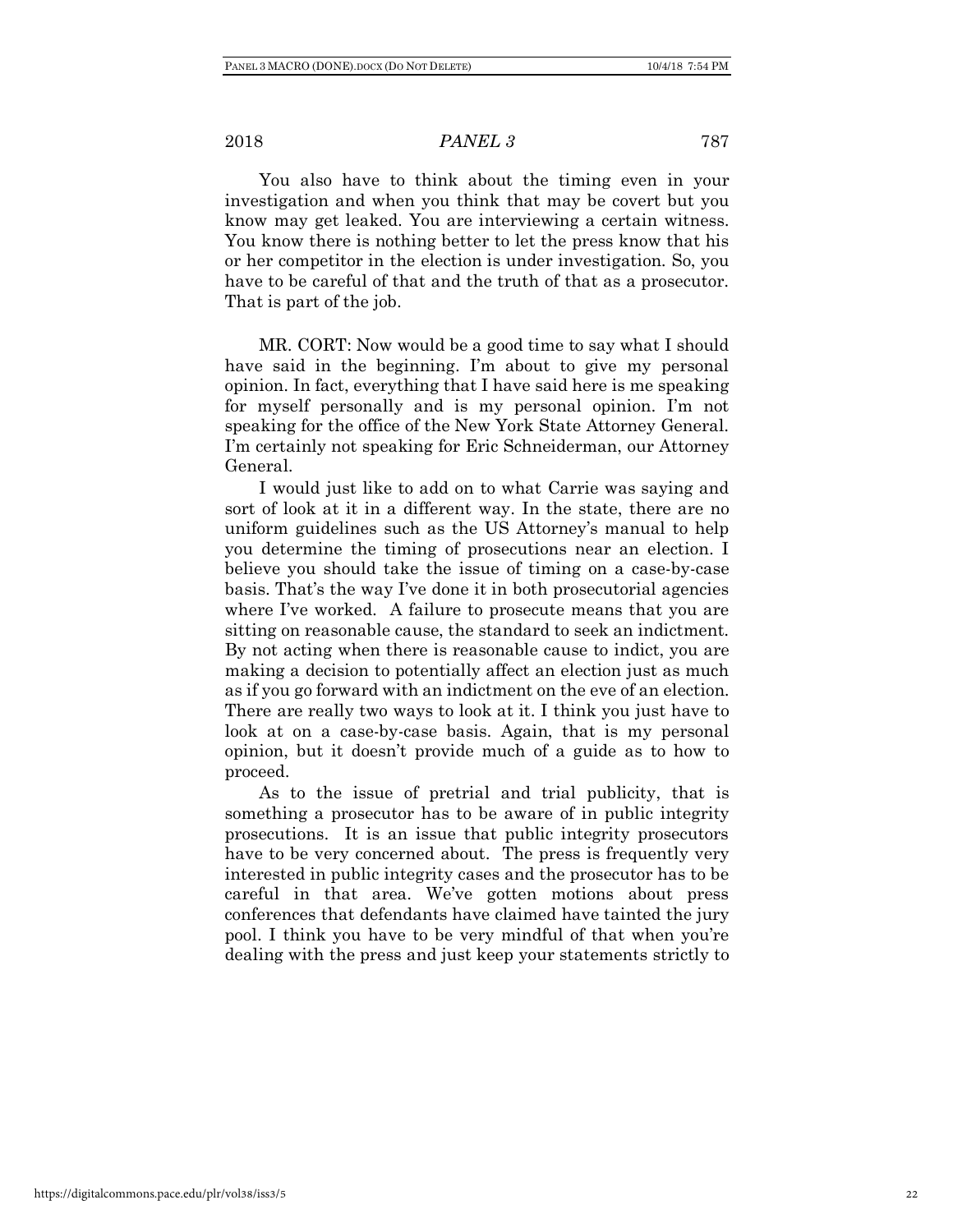what is contained in charging instruments.

MS. ROCAH: I was about to ask you a question.

MR. GERSHMAN: I think in the U.S. Attorney's manual there is a rule against holding press conferences unless you get approval from the higher ups in a high-profile case. I think there is a rule against press conferences.

MS. ROCAH: No. You can have press conferences. You can only talk about things that are in the public record. So, in the charging documents or something in Court or Court filed. You can only talk about public matters.

MR. GERSHMAN: We should not ignore the fact that the former U.S. Attorney in New York was criticized by the Federal district judge for engaging in what people felt was extrajudicial comments about Sheldon Silver that were found to be potentially prejudicial to the jury.

When I was a prosecutor my boss would never release an indictment of a public official within a week of election day simply because he didn't want to in any way influence the election. A person is presumed innocent and you just didn't want to do it.

MS. ROCAH: One thing I think you made a good point about the press conferences in that I think there's been a huge range that meets at the Federal level and maybe at the state level. Nobody is not having press conferences. We have press conferences in cases that – other U.S. Attorneys may have them more frequently.

I think Federally there's a rule as Carrie said, that you can't – there's a certain amount of time before an election. One question that I can pose to anyone that wants to answer it. Should that be the rule? In other words, if the prosecutor's office has probable cause to charge someone who's about to be voted on, why does the public not have a right to know that?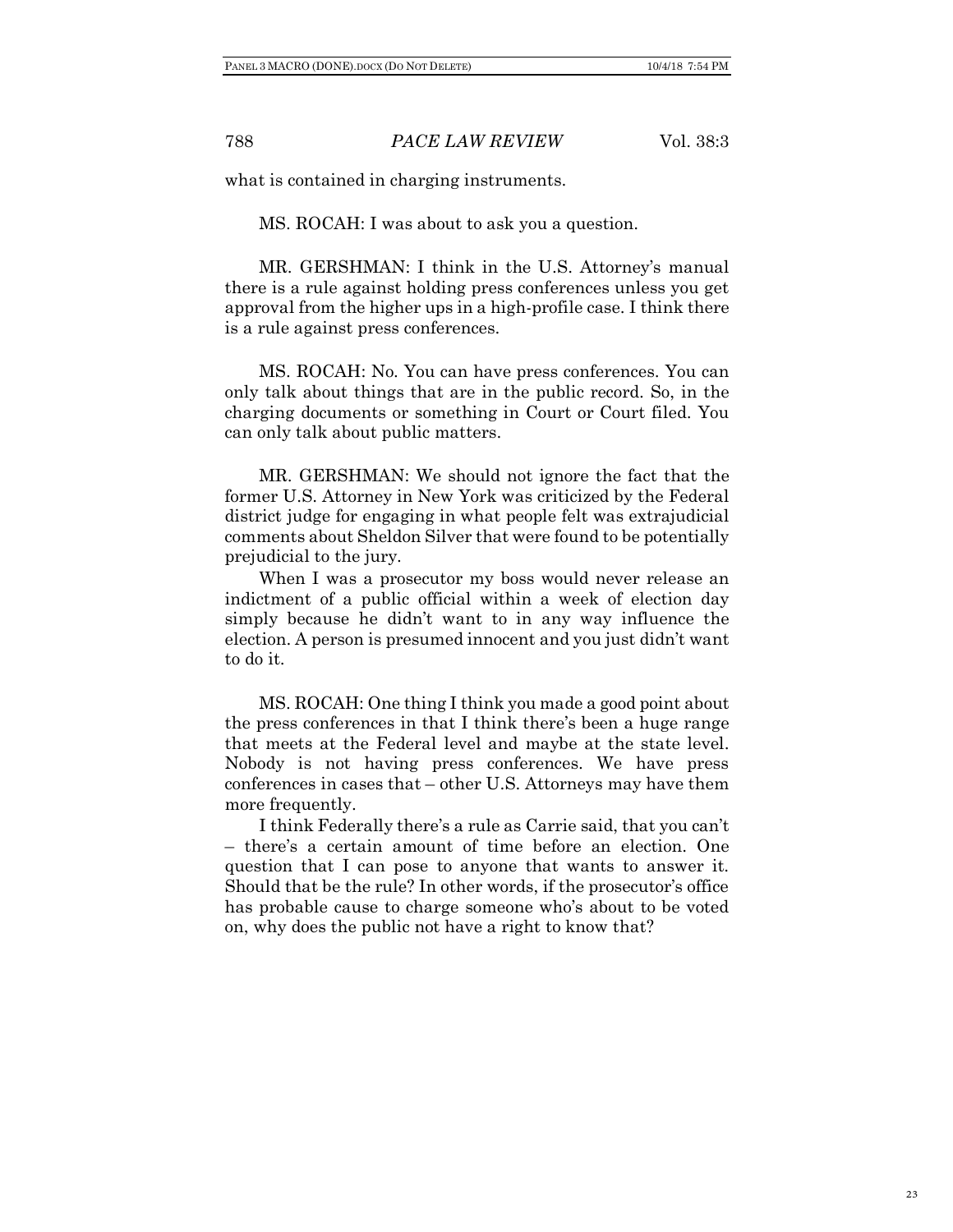MR. COHEN: I actually think the rule allows for getting DOJ approval within a certain period of time. You can't just live in a political world – you have a certain amount of discretion. You want to exercise some judgement here, but the fact that you believe – and look we've all served as prosecutors. It's a fascinating experience. I wish schools would spend a little more time talking about the psychology of being in the prosecutor's office and the psychology of law enforcement because what ends up happening to most people I've worked with and there are many of them, most of them overwhelmingly are people of highest integrity. All of them, the people that I worked with, are my closest friends to this day are people that I served with in the U.S. Attorney's office. Yet I can tell you including myself you begin to believe that you have a kind of understanding of the truth. That is not always the case. And that's why you have a Grand Jury and that's why ultimately you have trials by jury unless somebody decides to plead guilty.

I think it is extremely dangerous that our prosecutors in a relatively short period of time will affect an election when either they may be wrong or the witness may be wrong or the jury may not like the case. Under those circumstances you now have affected the choice that the people would otherwise have.

MS. COHEN: Just to go back to the press point. There is a good public policy reason why U.S. Attorneys and Attorneys General and DAs have press conferences to inform the public about what they are doing, to deter others from committing similar crimes, and it is not clear necessarily that cases are filed and are public and indictments are public. It's not always clear what any of that means. Somewhat written in legalese. It's not necessarily a bad thing as long as the Attorney's General or the U.S. Attorney sticks to the accusations and the public record, and I think the case the Professor was referring to where my fellow boss got criticized was that he did not insert enough in the press conference in the statements he made in his speech at his law school than this, that these were allegations. He didn't preface every word by "as alleged in the indictment" or "as alleged." And not prefacing it gave the inference that – that a motion was to dismiss the indictment. The motion was denied.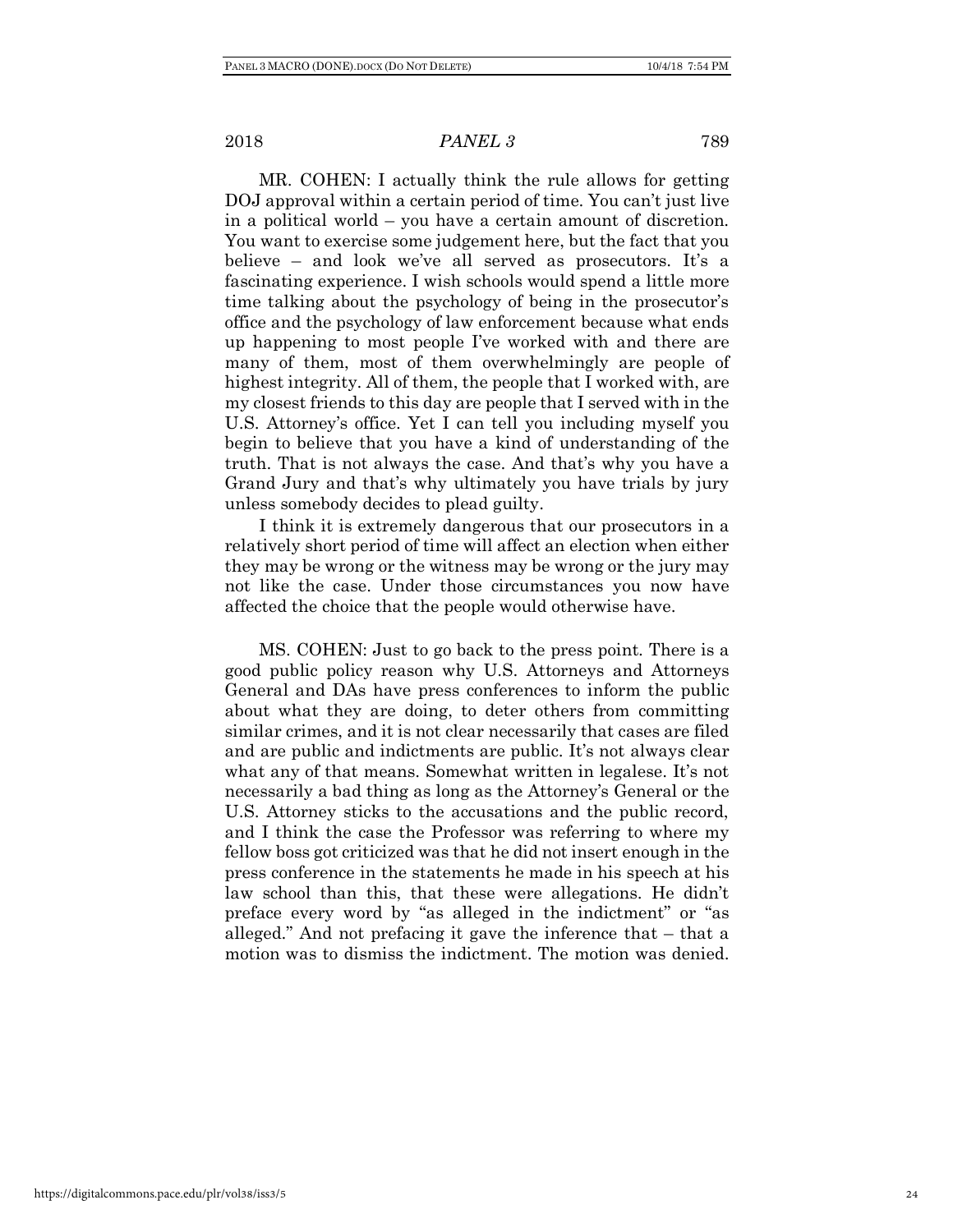The jury had no effect on when we got to jury selection. There was a jury questionnaire. We polled the jury and you'd be surprised how many people do not read the paper or watch the news.

MR. GERSHMAN: I think it was more than just prefacing his remarks. These were allegations. Mr. Bherera was mocking Sheldon Silver in a comic rift that he didn't have to do. That's not something that prosecutors should do. Prosecutors should be quiet, get the indictment, and try the case.

MS. COHEN: You and I don't disagree. As a prosecutor humor is not necessarily a tool you should use in your box when you're talking about people you have indicted for criminal acts. It's not funny.

MS. ROCAH: I think we should try some questions. Does anyone have any questions?

ATTENDEE: You said you didn't think that *McDonnell* has that much of an impact. I'm curious as to what, I guess, the Cohens think about that and maybe Mr. Cort, as well, but of the *Silver*, *Bruno*, and *Skelos* cases, do we think that has an impact on those cases and makes it harder to prove the quid pro quo? Do you think *McDonnell* makes it harder?

MS. COHEN: All *McDonnell* did was say an official act is not just – the quid pro quo in exchange for that still remains. It's not effective, but just what are you exchanging. And the public official has to be exchanging an official act. And that used to mean basically anything official done in the official capacity.

In my official capacity as governor I called the head of the University of Virginia who is sort of within my state, and I asked them to take a meeting. I'm doing that as a governor. I'm not doing that as a friend or as someone who happens to know her. That would be enough. Well, *McDonnell* said it's not enough to do that; you have to put your thumb on the scale. If the governor had asked the person at the University of Virginia to take the meeting and said and when I look at your budget next year, I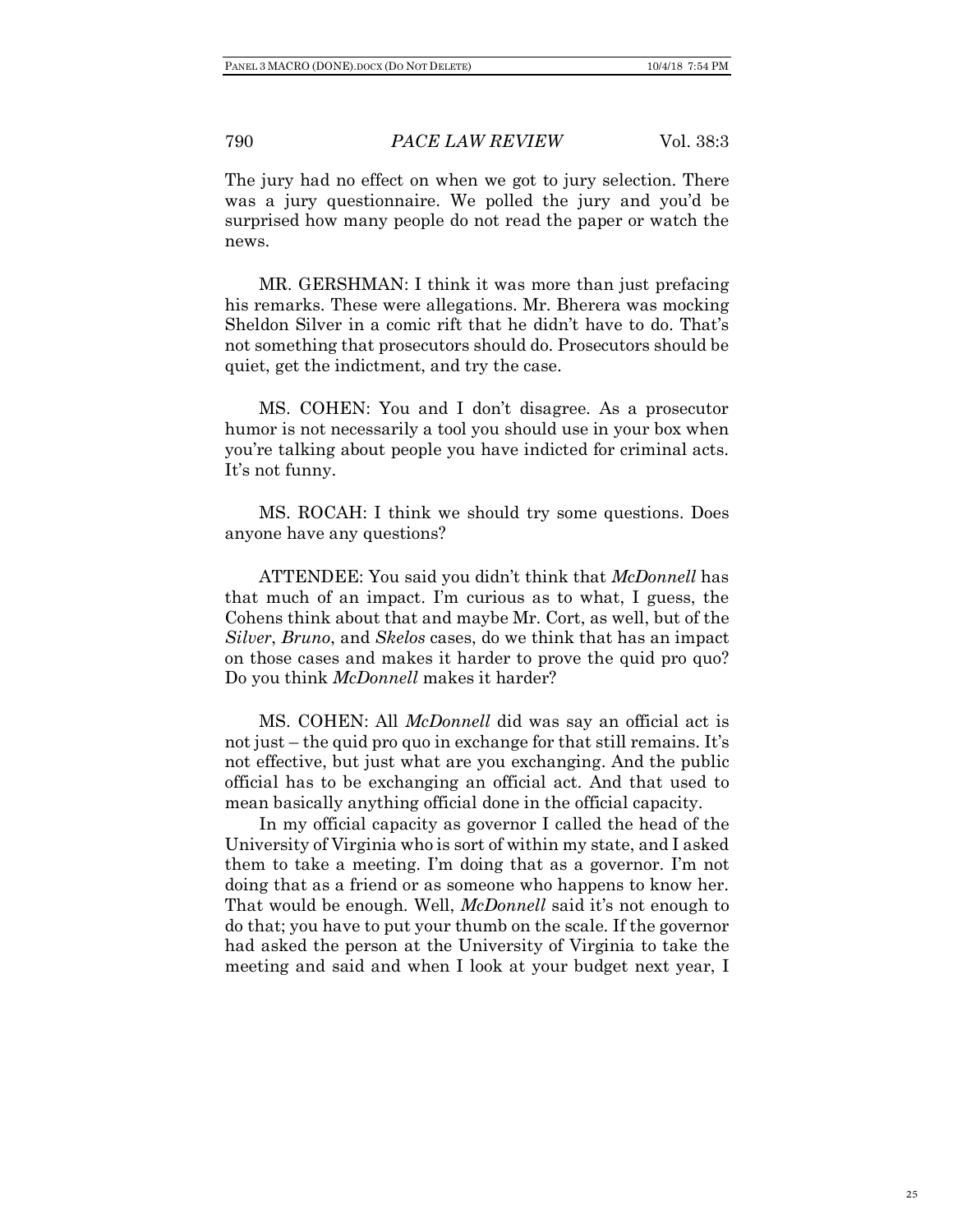will look on it differently depending on what happened to that Anatabloc vitamin that was going to save the world. Official act, things that politicians do to help their constituents. One part of *Menendez* was about getting needles for the doctor's friend in the Ukraine.

That was something that people do for people in the district. *McDonnell* changes it a little bit in that you need – the prosecutors need to be thinking of what – did the person put the thumb on the scale and how will I prove that. It's not enough to say I'm the governor and the governor makes the call. It will change things and make it a little harder. I don't know that you want your governor calling his or her people and asking them to take meetings and secretly to get all these gifts from, but you do want your governor or any elected official to be able to serve their constituent or people and get meetings. That is something you want and that's how government works. I think for prosecutors it changes it a little bit but I guess the fundamentals were all about passing legislation, getting state grants, taking money under the counter because you have changed some zoning rules. I don't think it's going to change it that much. I do think what we're also looking at *McDonnell*, and I know they talked about this a little bit this morning, as where opportunities arise and where that law will go. You say I did this to the public official and I have a retainer, then where are the official acts and how do you prove those. I think that will be more difficult going forward.

MR. COHEN: And I also think that, in a way, what the standard now becomes is something that is a practical matter and it's probably something that should have been charged always, that the notion of simply asking for a meeting or having something that is that amorphous. Whether we like it or not, if I am the local governor and you are my friend and donor and have given me gifts, whether appropriate or not, I'm assuming we have a long-term relationship and you like sending me things. My Attorney General over here has got a very active effort to look for certain kinds of cases and you say I have one of those cases, and I call and say, do me a favor, take a meeting, but I say nothing more. My saying, "by the way, understand who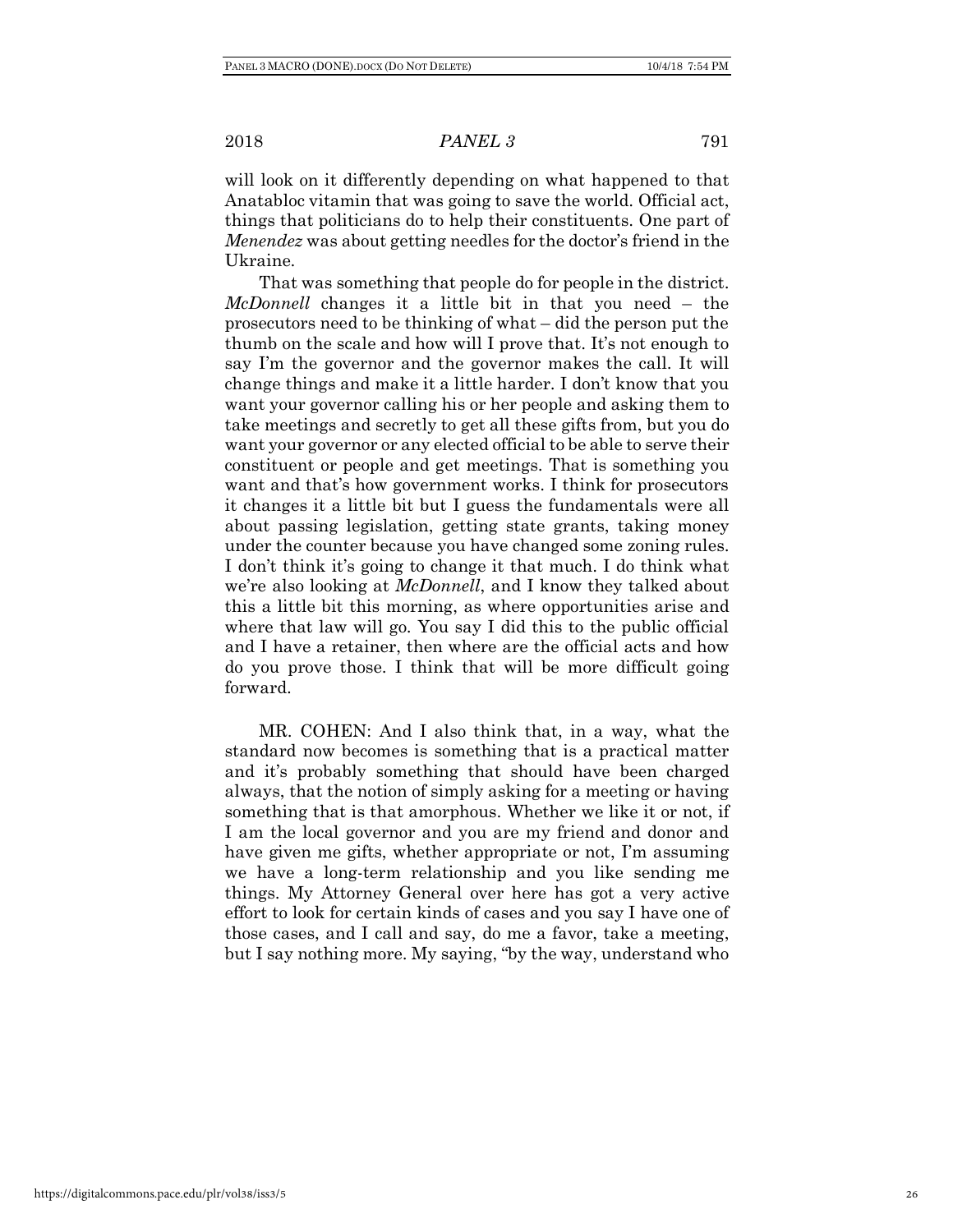you're meeting with and make sure you make them happy." That's a different story. And I think that's what's being flushed out. What is interesting about this is there is a parallel to what has gone on for the past twenty-five years in the security fraud area.

MR. CORT: I will just say that state prosecutors are in a good position to use our bribery statute, now perhaps better than the Feds are.

MR. COHEN: Which brings us back to: why aren't more of these cases being done on the state level rather than the Federal level? On the Federal there's a search for the appropriate statute. And you end up with the kind of situation that plays out over the years, if not decades, that you had in both security fraud and corruption cases.

MR. GERSHMAN: To me, *McDonnell* hit bottom. I think what the Supreme Court would say is that in prosecuting you have to behave responsibly in bringing criminal charges. There were several cases before *McDonnell* where prosecutors were abusing their discretionary power. I think state prosecutors and Federal prosecutors were overreaching. So, I see *McDonnell* in some ways in that light. So, I think it is about prosecutors using good judgment, using their discretion prudently.

ATTENDEE: I was wondering, I think cases should be taken Federally that you really haven't touched and that is the jury pool. Anyone who has ever tried state cases versus Federal Court you see obviously the jury pools for the Feds are taken from multiple counties. You tend to get generally better educated jurors, in my opinion, that are probably maybe a little more conservative and willing to convict.

MS. ROCAH: Even at the Federal level the juries in Manhattan –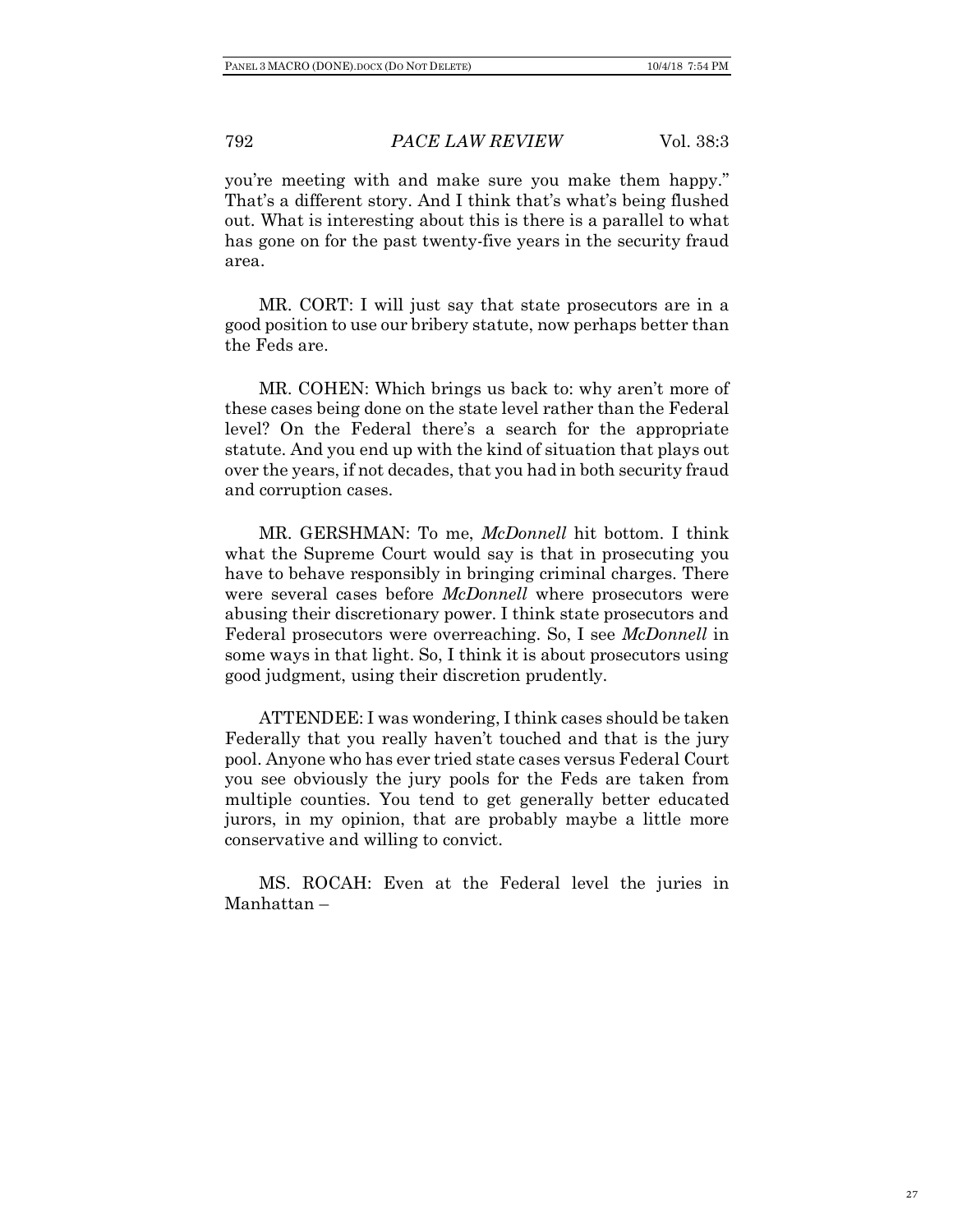MR. COHEN: I'm surprised my sister as a defense attorney isn't banging on the table saying no, not at all. We want jurors that are representative and that what you're suggesting is that some special class of elites should be making decisions here and that when she is defending somebody she wants jurors who are representatives of the people who understand fundamentally what is going on.

MS. ROCAH: Anyone else have a question or a comment?

ATTENDEE: I spent five years as a Special Assistant U.S. Attorney. I'm a Nassau County Assistant DA prosecuting a joint Federal and state investigation involving a massive fraud bribery case in Nassau County.

There was no question when we went into that – and this was a long time ago – when we went into that it makes sense to do it Federally. All the advantages you're talking about, also the relationship between prosecutors and judges Federally is very different from the relationship between them in our county. So, it makes perfect sense. What's interesting here is whether in light of McDonnell if we had that same discussion today that I had fifteen years ago, whether we might say, you know, there actually would be some advantages in prosecuting this in the state Court because of the difference in the bribery statute.

There was no question fifteen years ago that we were better off going Federally.

MR. COHEN: It does happen, but in my experience, it's happened in other areas. When I was doing street crime cases, we had a great relationship with the Bronx DA's office. It didn't make sense to be in Federal Court and call up more often than not the Bronx DA's office than take the case than similarly it was easier to proceed in Federal Court, but the problem though is more often than not there is a kind of competitive nature. When I was in the AG's office there was a case that really would have been much better Federally and we sent the case and the AAG to the US Attorney's office and was a great assistant but she went kicking and screaming and a year later she came back and said, you know something, in hindsight, you were right but